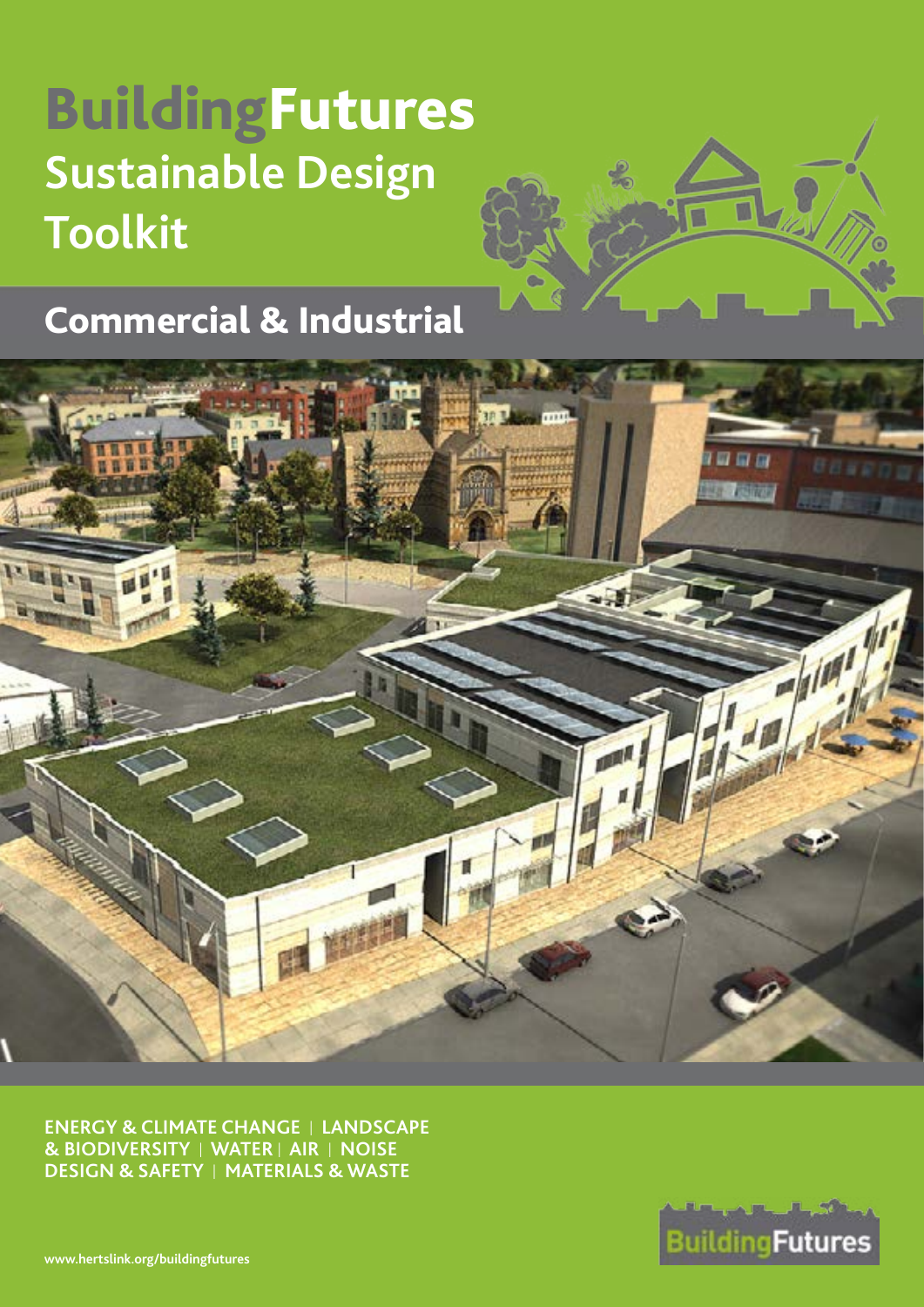# **Contents**

| <b>Introduction</b>                                                                                                         | $\overline{2}$ |
|-----------------------------------------------------------------------------------------------------------------------------|----------------|
| <b>The Building Futures Partnership</b>                                                                                     | 2              |
| <b>The Sustainable Design Toolkit</b>                                                                                       | 2              |
| How to use the Sustainable Design Toolkit                                                                                   | 3              |
| <b>Design Aims and Outcomes</b>                                                                                             | 4              |
| Your proposal                                                                                                               | 5              |
| <b>Project details</b>                                                                                                      | 5              |
| <b>Sustainable Design Summary</b>                                                                                           | 6              |
| <b>Energy &amp; Climate Change</b>                                                                                          | 7              |
| Q1. How will energy demand for heating, lighting and<br>cooling be avoided?                                                 | $\overline{7}$ |
| Q2. What energy efficiency solutions will be used to further<br>reduce energy demand in the new development?                | 8              |
| Q3. Where relevant, how will renewable and low carbon<br>energy technologies be integrated into the new<br>development?     | 9              |
| Q4. How will the site and building(s) be made resilient to<br>climate change and reduce its contribution to<br>overheating? | 10             |
| <b>Landscape &amp; Biodiversity</b>                                                                                         | 11             |
| Q1. What measures will be taken to create, protect and<br>enhance existing landscape features and habitats?                 | 11             |
| Q2. How will any impacts on landscape and biodiversity<br>be avoided or mitigated?                                          | 12             |
| Q3. How will the risks of ground instability due to climate<br>change be managed?                                           | 13             |
| Water                                                                                                                       | 14             |
| Q1. How will the consumption of water be reduced?                                                                           | 14             |
| Q2. How will surface water runoff from the site and<br>building(s) be managed sustainably?                                  | 15             |
|                                                                                                                             |                |

# ū đ

| Air                                                                                                         | 16 |
|-------------------------------------------------------------------------------------------------------------|----|
| Q1. How will air pollutants, dust and other emissions<br>arising from construction be minimised?            | 16 |
| Q2. How will good internal air quality be achieved?                                                         | 17 |
| <b>Noise</b>                                                                                                | 18 |
| Q1. How will construction noise be minimised?                                                               | 18 |
| Q2. What noise attenuation measures will be<br>incorporated into the design of the site and<br>building(s)? | 19 |
| <b>Materials &amp; Waste</b>                                                                                | 20 |
| Q1. What environmentally friendly materials will<br>be used?                                                | 20 |
| Q2. How will the waste hierarchy be embedded into<br>the development's construction and operation?          | 21 |
| <b>Design &amp; Safety</b>                                                                                  | 22 |
| Q1. How will the design of the development contribute<br>to place making?                                   | 22 |
| Q2. How could the site and building be adapted to<br>different uses during its lifetime?                    | 23 |
| Q3. How will the design of the new building promote<br>inclusivity, security and safety?                    | 24 |
| <b>Next Steps</b>                                                                                           | 25 |
| <b>Examples, Solutions &amp; Advice</b>                                                                     | 26 |

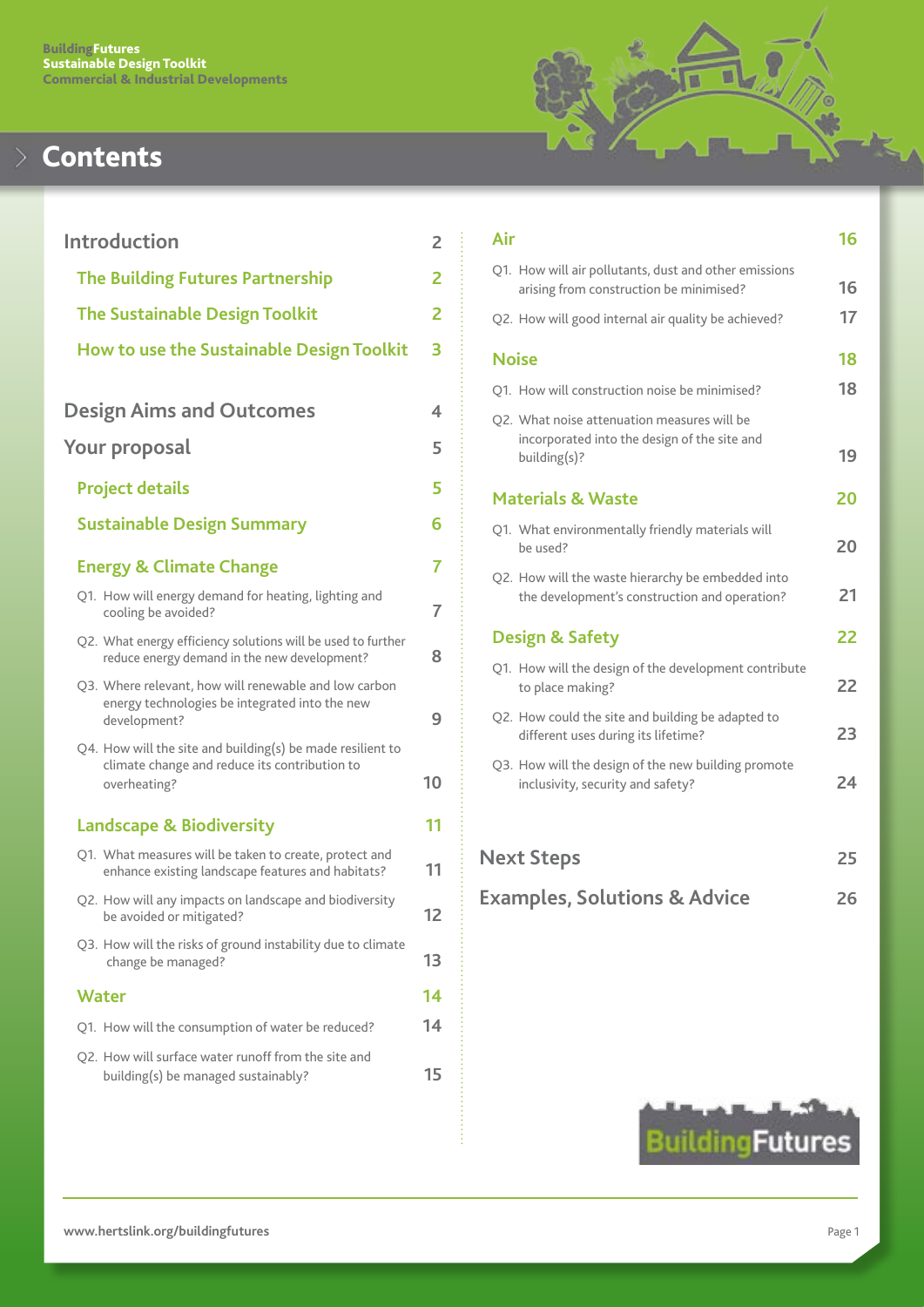# <span id="page-2-0"></span>Introduction



## **The Building Futures Partnership**

Building Futures is an initiative run in partnership by Hertfordshire's eleven Local Planning Authorities with support from industry groups and stakeholders. Its purpose is to promote sustainable and high quality development through the planning system in Hertfordshire. It currently does this in three ways:

- $\bullet$  Web based guidance for planners, designers, consultants and clients on sustainable design.
- Hertfordshire Building Futures Awards which promotes and rewards high quality and innovative development in the county.
- Hertfordshire Design Review Panel which provides independent and expert design review services for new development in Hertfordshire.

## **The Sustainable Design Toolkit**

Development at all scales brings change to the environment we interact with and rely upon. This change has the capacity to make a sustainable and positive contribution, both today and over the lifetime of the development.

The Sustainable Design Toolkit has been developed by the Building Futures Partnership to improve the communication and understanding of sustainable design so that new development in Hertfordshire achieves sustainable and positive change.

The Sustainable Design Toolkit achieves this by providing a framework of questions and guidance to provoke thought at the early concept stage of development schemes, can structure design and pre-application discussions between stakeholders, and informs design decisions.

The Sustainable Design Toolkit has been shaped by dialogue with built environment professionals and stakeholders in Hertfordshire and the UK, including:

- **Hertfordshire's eleven Local Planning Authorities**
- **Hertfordshire's Local Authority Building Control Group**
- **BRE Global**
- **Town and County Planning Association**
- **Herts & Beds Constructing Excellence Network**
- **University of Hertfordshire**
- **Hertfordshire Design Review Panel**

The Sustainable Design Toolkit has also been widely consulted on to gain feedback from statutory consultees, the development industry, industry agencies and organisations, local civic and community groups, and other stakeholders.

Richard Thake, Executive Member Environment and Community Safety:

*"The toolkit is an exciting addition to the Building Futures initiative and offers a simple framework of questions and engaging advice that places sustainable design and construction at the heart of new development in Hertfordshire. I would strongly advise those involved in bringing forward development in the county to use this valuable toolkit."*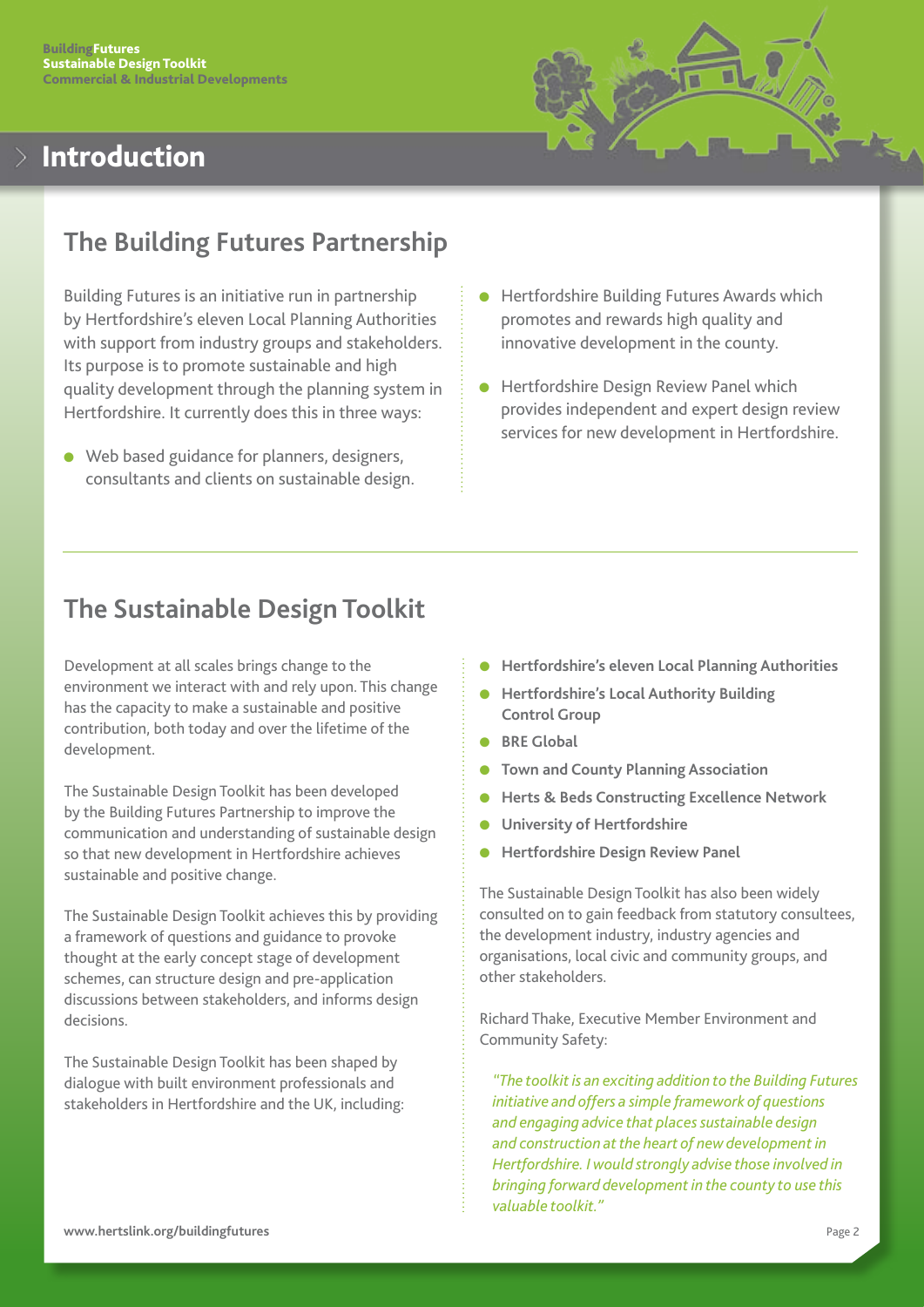## <span id="page-3-0"></span>Introduction



## **How to use the Sustainable Design Toolkit**

The Sustainable Design Toolkit can be used at all stages of the design and planning process, as explained below. The Sustainable Design Toolkit should always be read and used alongside relevant national and local planning policy, and in conjunction with any relevant provisions, standards, targets or other requirements set out in policy and legislation.

## Concept and pre-planning application stage:

Considering the whole range of sustainable design issues at the early stages of a development proposal, through an iterative and integrated design process, typically helps you achieve lasting sustainable development at similar cost.

The Sustainable Design Toolkit supports this by providing a simple yet methodical framework, together with objective and up-to-date design guidance that clients, applicants and the Local Planning Authority can refer to and use when preparing and discussing design solutions.

## Planning application stage:

A clear and consistent method for demonstrating and assessing the sustainable design merits of development proposals is looked-for by both applicants and Local Planning Authorities.

The Sustainable Design Toolkit supports this by providing a simple PDF template that applicants can use to prepare a Sustainable Design Statement that covers all of the necessary design issues in a methodical and integrated fashion. The Sustainable Design Statement can then form part of a planning application (or brief at the early concept/pre-app stage), providing an explanation of the rationale behind the proposed design response.

A Sustainable Design Statement produced using the Sustainable Design Toolkit gives the Local Planning Authority confidence that the applicant has been made



aware of the breadth of sustainable design issues upfront and a level of confidence that relevant sustainable design issues have been considered. The Local Planning Authority can then review the Sustainable Design Statement alongside the guidance contained in the Sustainable Design Toolkit to determine whether those design issues have been adequately addressed, whether the applicant's design rationale is sound, and whether the proposed design solution is appropriate when considered alongside all relevant policies and other material considerations.

## Construction stage:

The Sustainable Design Toolkit also contains guidance that project managers and contractors can use to ensure detrimental impacts are avoided or mitigated during the construction and post-completion phases of developments, for example on protecting and maintaining important habitats during and after construction.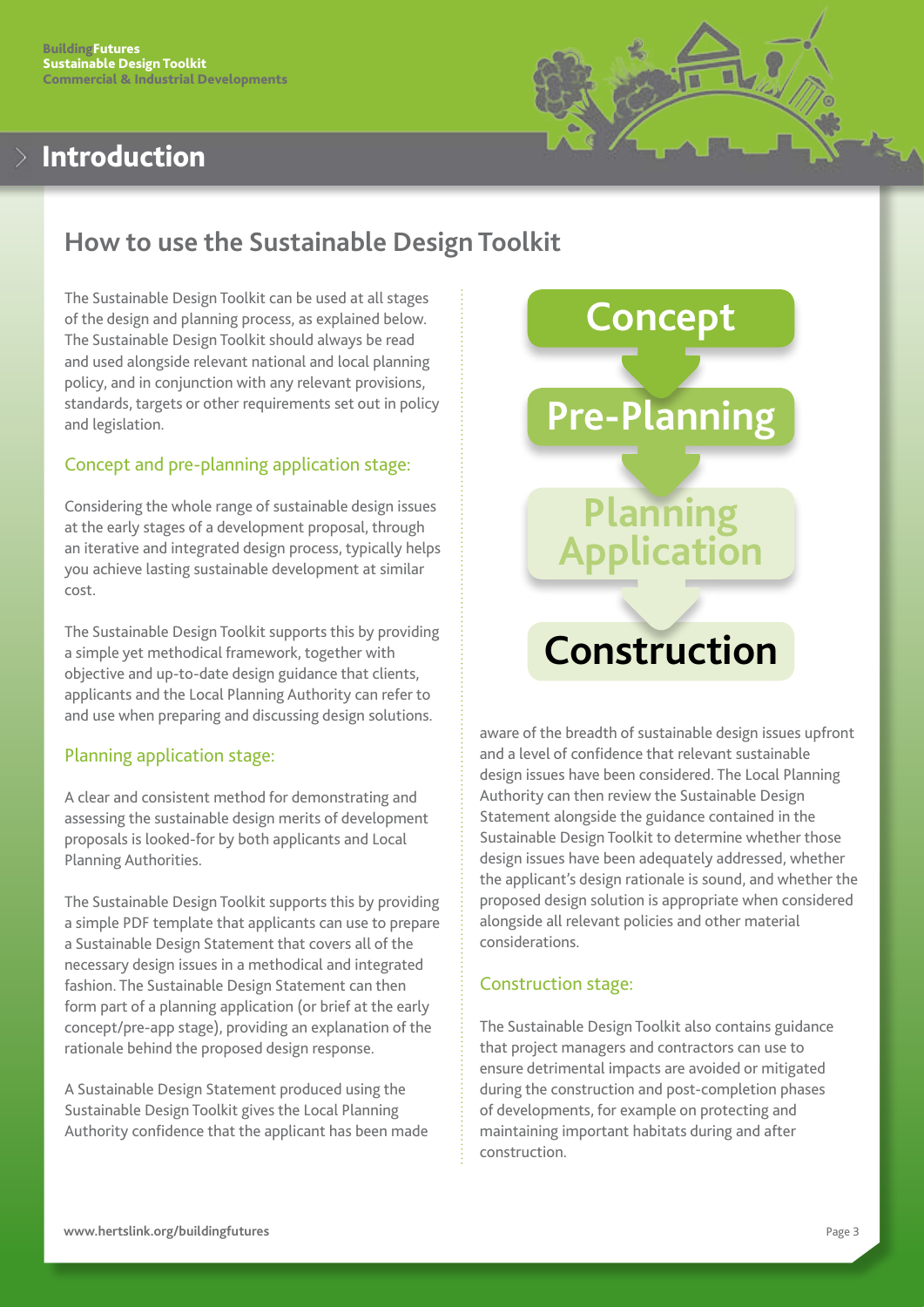<span id="page-4-0"></span>**BuildingFutures** Sustainable Design Toolkit Commercial & Industrial Developments

# Design Aims & Outcomes



**Contribute positively to local place and the public realm**

**Remain resilient through changing environmental** 

**circumstances Protect and enhance the local natural environment and ecosystems**

**Accommodate the diverse and changing needs and abilities of occupants**

**Sustainable and well designed developments should achieve the following aims...**

**Minimise the carbon and ecological footprint of the building and its construction**

**Enable occupants to use and manage resources sustainably, adopting the hierarchy of avoid, reduce, reuse and recycle**

**Provide safe and secure places to work**

> **Offer pleasant and healthy indoor and outdoor spaces year round for occupants**

**Support active and sustainable lifestyles**

**[www.hertslink.org/buildingfutures](http://www.hertslink.org/buildingfutures)**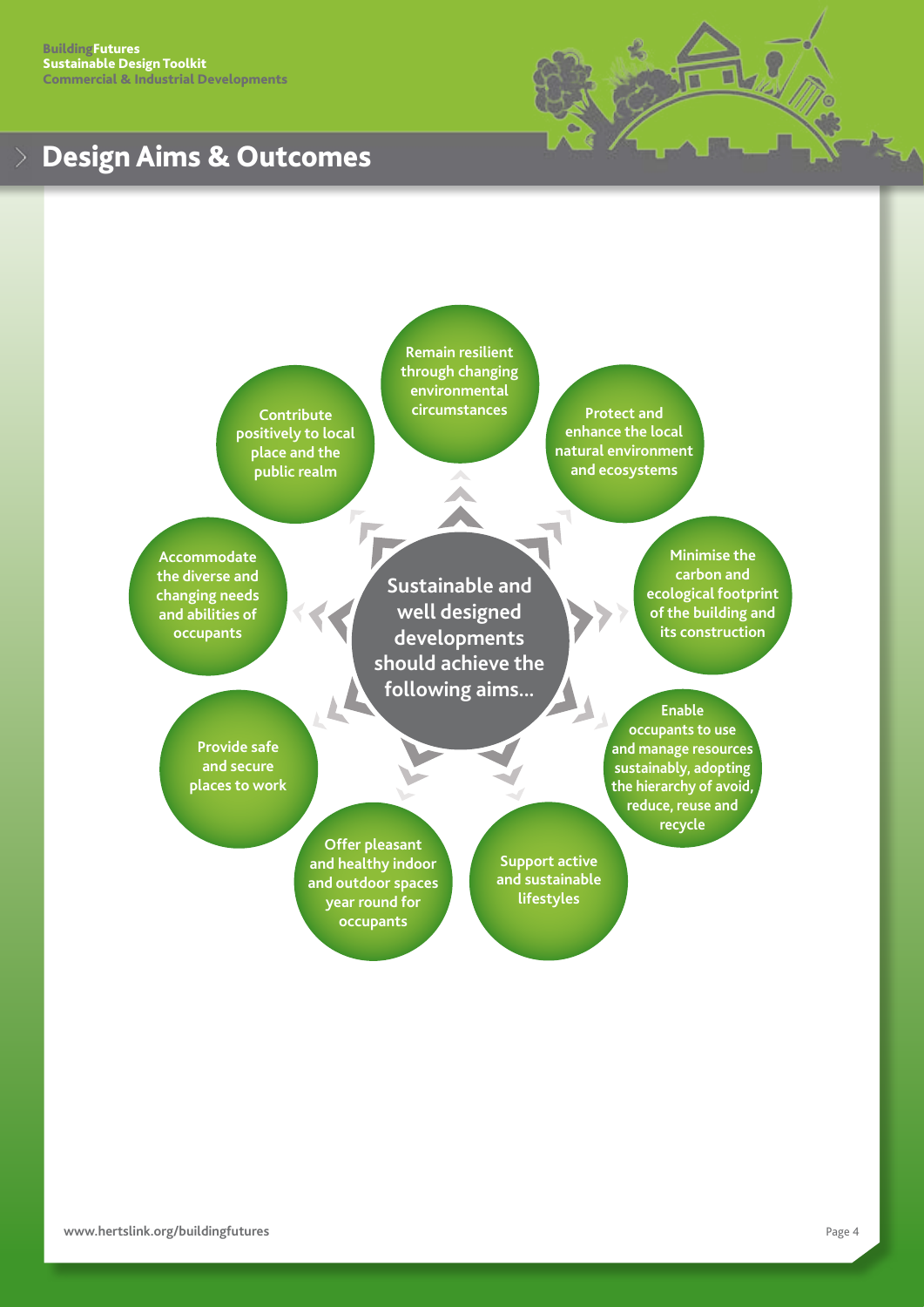

# <span id="page-5-0"></span>Your Development Proposal

## **Project details**

Please work through and complete all the relevant boxes and questions. Once you have completed all sections and relevant questions, click on the button to the right or the buttons on page 25 to save or print your Sustainable Design Statement for use at pre-application or to submit with your planning application. You can save this PDF at any time and return to it later.

Save Sustainable Design Statement



# **Client name Agent name** (if applicable) **Project name/reference Name of other agents/consultants** (if applicable)

#### **Address of project**

## **Please provide a brief description of the development**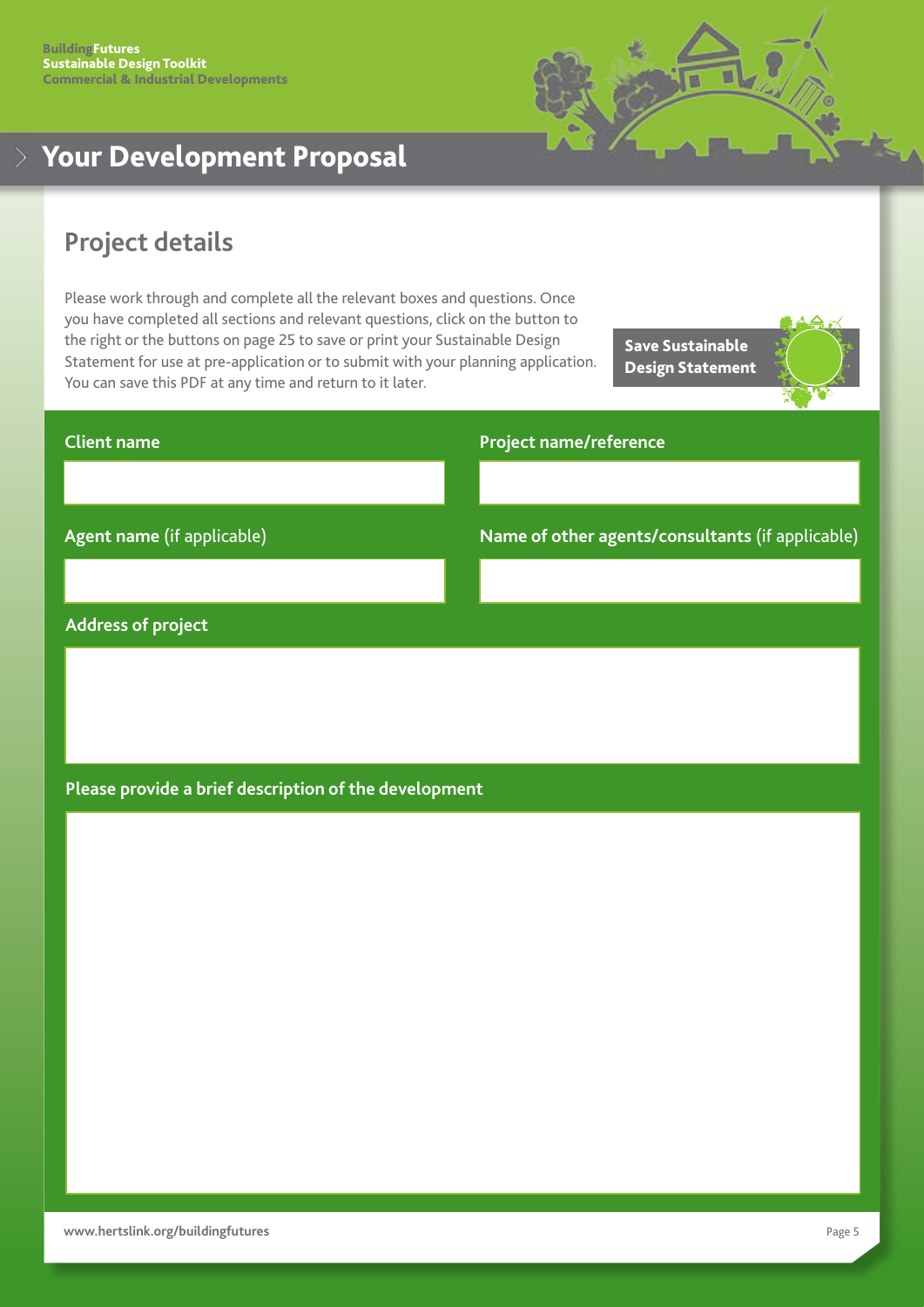

## <span id="page-6-0"></span>**Sustainable Design Summary**

Briefly summarise how your proposal will achieve the design aims and outcomes on page 4, outlining any key constraints, and set out any alternative options that were discounted and the reasons why.

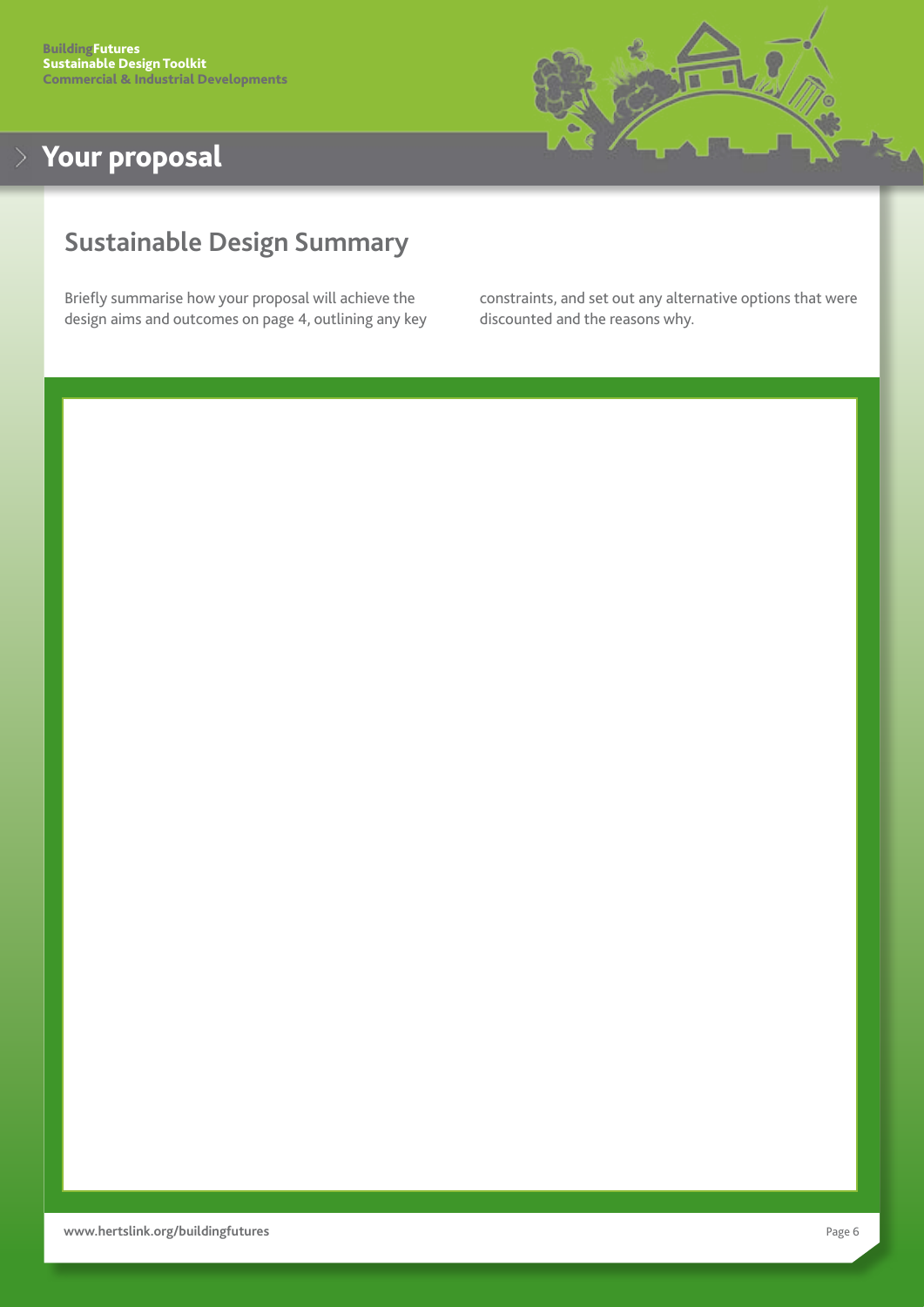

## <span id="page-7-0"></span>**Energy & Climate Change**

#### Q1 **How will energy demand for heating, lighting and cooling be avoided?**

Describe your proposed design solution and explain the rationale for it. Please also outline any alternative solutions that have been considered but were discounted and the reasons why.

**[Refer to Advice & Guidance](#page-26-0)** 

#### **FURTHER INFORMATION**

#### ORE ON SOLUTIONS

*Energy & Climate Change solutions* [www.hertslink.org/bfintranet/energy1/](http://www.hertslink.org/bfintranet/energy1/solutions/) [solutions](http://www.hertslink.org/bfintranet/energy1/solutions/)

*Climate Change Adaptation solutions* [www.hertslink.org/bfintranet/](http://www.hertslink.org/bfintranet/climateadapt/18652826/) [climateadapt/18652826/](http://www.hertslink.org/bfintranet/climateadapt/18652826/)

#### CASE STUDIE:

*Energy & Climate Change case studies* [www.hertslink.org/bfintranet/energy1/](http://www.hertslink.org/bfintranet/energy1/casestud/) [casestud/](http://www.hertslink.org/bfintranet/energy1/casestud/)

*Climate Change Adaptation case studies* [www.hertslink.org/bfintranet/](http://www.hertslink.org/bfintranet/climateadapt/18652908/) [climateadapt/18652908](http://www.hertslink.org/bfintranet/climateadapt/18652908/)

#### **STANDARDS AND POLICY**

*Building Regulations Part L & F on the Planning Portal* [www.planningportal.gov.uk](http://www.planningportal.gov.uk)

*Passivhaus and EnerPHit Standard: Certification for refurbished buildings* [www.passivhaus.org.uk](http://www.passivhaus.org.uk)

*BREEAM : Construction Technical Standard* [www.breeam.c](http://www.breeam.com)om

*A Display Energy Certificate (DEC) is a mandatory requirement for all public buildings over 1,000 m² and must be displayed in a prominent place.*

#### OTHER RESOURCES:

[www.decc.gov.uk](http://www.decc.gov.uk)

*Zero Carbon Hub - Fabric Energy Efficiency Standard* [www.zerocarbonhub.org](http://www.zerocarbonhub.org/)

#### GLOSSARY: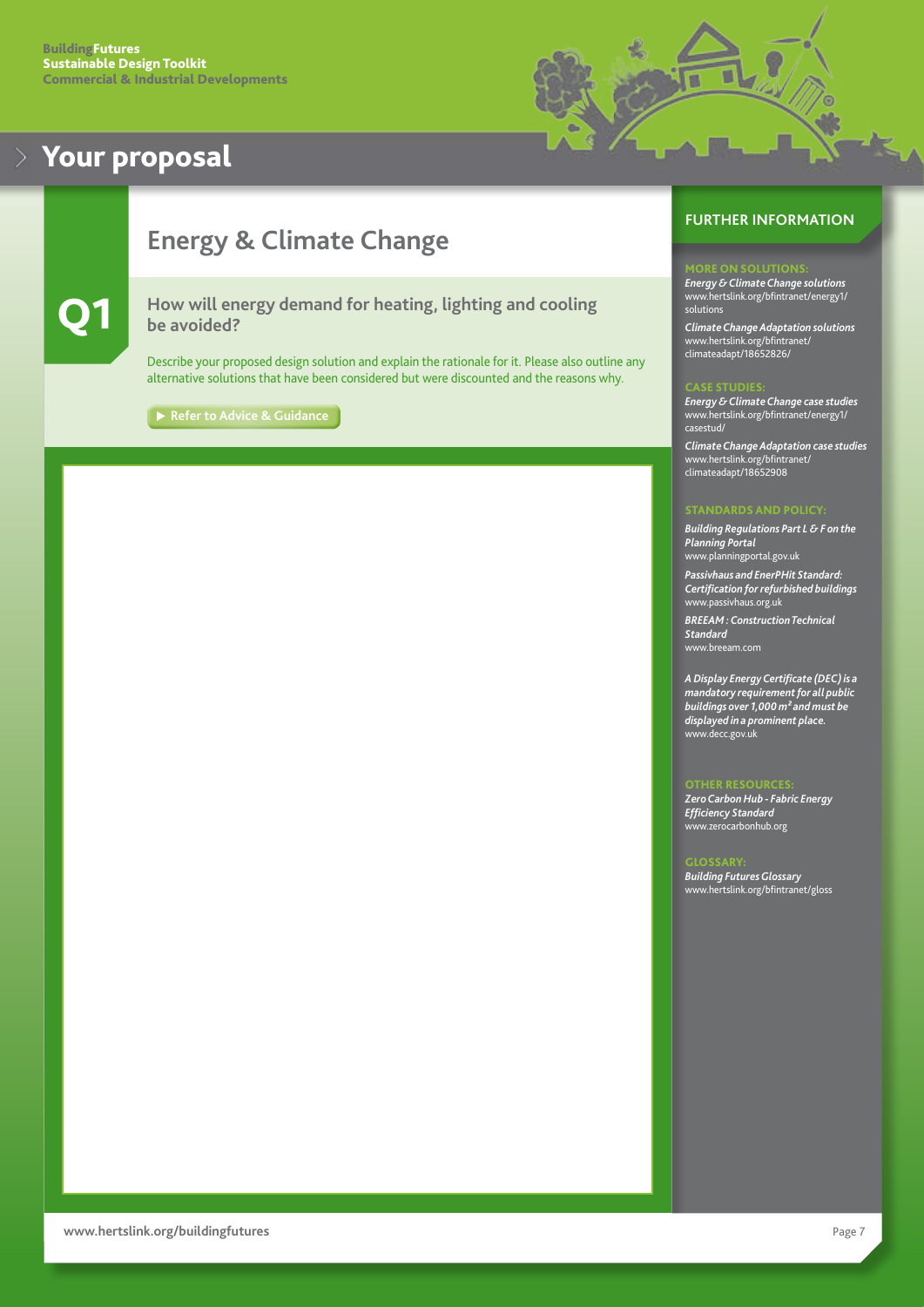

## <span id="page-8-0"></span>**Energy & Climate Change**

#### Q2 **What energy efficiency solutions will be used to further reduce energy demand in the new development?**

Describe your proposed design solution and explain the rationale for it. Please also outline any alternative solutions that have been considered but were discounted and the reasons why.

**► [Refer to Advice & Guidance](#page-27-0)** 

#### **FURTHER INFORMATION**

#### ORE ON SOLUTIONS

*Energy & Climate Change solutions* [www.hertslink.org/bfintranet/energy1/](http://www.hertslink.org/bfintranet/energy1/solutions/) [solutions/](http://www.hertslink.org/bfintranet/energy1/solutions/)

*Climate Change Adaptation solutions* [www.hertslink.org/bfintranet/](http://www.hertslink.org/bfintranet/climateadapt/18652826/?view=Standard) [climateadapt/18652826/](http://www.hertslink.org/bfintranet/climateadapt/18652826/?view=Standard)

*Energy & Climate Change case studies* [www.hertslink.org/bfintranet/energy1/](http://www.hertslink.org/bfintranet/energy1/casestud/?view=Standard) [casestud/](http://www.hertslink.org/bfintranet/energy1/casestud/?view=Standard)

*Climate Change Adaptation case studies* [www.hertslink.org/bfintranet/](http://www.hertslink.org/bfintranet/climateadapt/18652908/) [climateadapt/18652908/](http://www.hertslink.org/bfintranet/climateadapt/18652908/)

#### **STANDARDS AND POLICY**

*Building Regulations Part L & F on the Planning Portal* [www.planningportal.gov.uk](http://www.planningportal.gov.uk)

*Passivhaus and EnerPHit Refurbishment Standards & Certification Requirements* [www.passivhaus.org.uk](http://www.passivhaus.org.uk)

*BREEAM: Construction Technical Standard* [www.breeam.c](http://www.breeam.com)om

*A Display Energy Certificate (DEC) is a mandatory requirement for all public buildings over 1,000 m² and must be displayed in a prominent place.* [www.decc.gov.uk](http://www.decc.gov.uk)

*Zero Carbon Hub - Fabric Energy Efficiency Standard* [www.zerocarbonhub.org](http://www.zerocarbonhub.org)

*The Energy Saving Trust Recommended Label*  [www.energysavingtrust.org.uk](http://www.energysavingtrust.org.uk)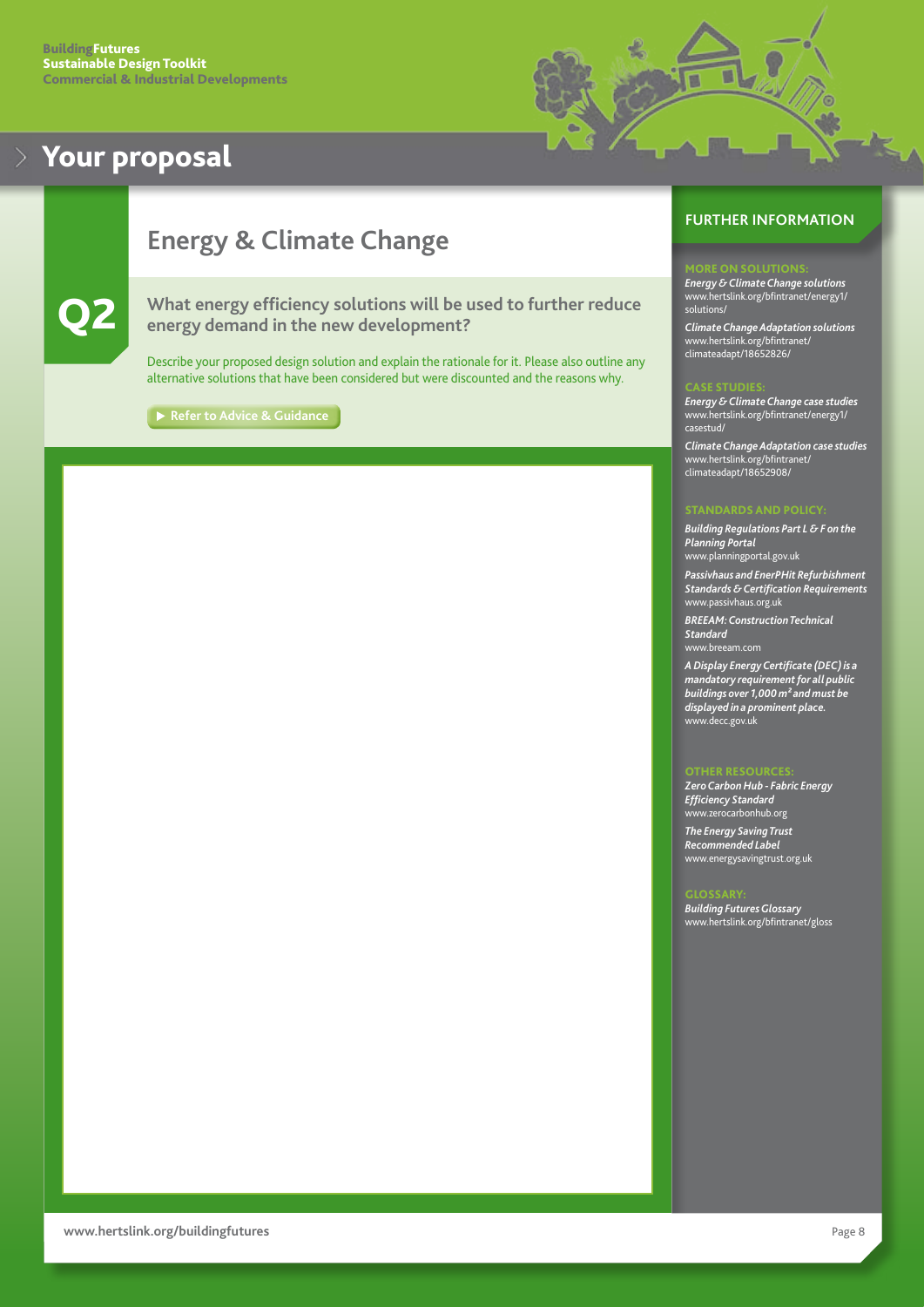

## <span id="page-9-0"></span>**Energy & Climate Change**

# Q3 **Where relevant, how will renewable and low carbon energy**

**technologies be integrated into the new development?**

Describe your proposed design solution and explain the rationale for it. Please also outline any alternative solutions that have been considered but were discounted and the reasons why.

**[Refer to Advice & Guidance](#page-28-0)**

## **FURTHER INFORMATION**

#### ORE ON SOLUTIONS

*Energy & Climate Change solutions* [www.hertslink.org/bfintranet/energy1/](http://www.hertslink.org/bfintranet/energy1/ )

#### CASE STUDIES:

*Energy & Climate Change case studies* [www.hertslink.org/bfintranet/](http://www.hertslink.org/bfintranet/climateadapt/18652826) [climateadapt/18652826](http://www.hertslink.org/bfintranet/climateadapt/18652826)

#### STANDARDS AND POLICY:

*Building Regulations Part J* [www.planningportal.gov.uk](http://www.planningportal.gov.uk) *BREEAM: Construction Technical Standard*

[www.breeam.com/technical-standards](http://www.breeam.com/technical-standards) *Environmental Programmes including the Domestic Renewable Heat Incentive (RHI) and Feed-In Tariff (FIT)* [www.ofgem.gov.uk](http://www.ofgem.gov.uk)

*Microgeneration Certification Scheme* [www.microgenerationcertification.org](http://www.microgenerationcertification.org)

*Green Deal for Businesses* [www.decc.gov.uk](http://www.decc.gov.uk)

#### THER RESOURC

*National Biofuel Supply Database* [www.woodfueldirectory.org](http://www.woodfueldirectory.org/)

*Compare Renewables* [www.local.gov.uk/compare-renewables](http://www.local.gov.uk/compare-renewables) *Zero Carbon Hub* [www.zerocarbonhub.org](http://www.zerocarbonhub.org/)

#### GLOSSARY: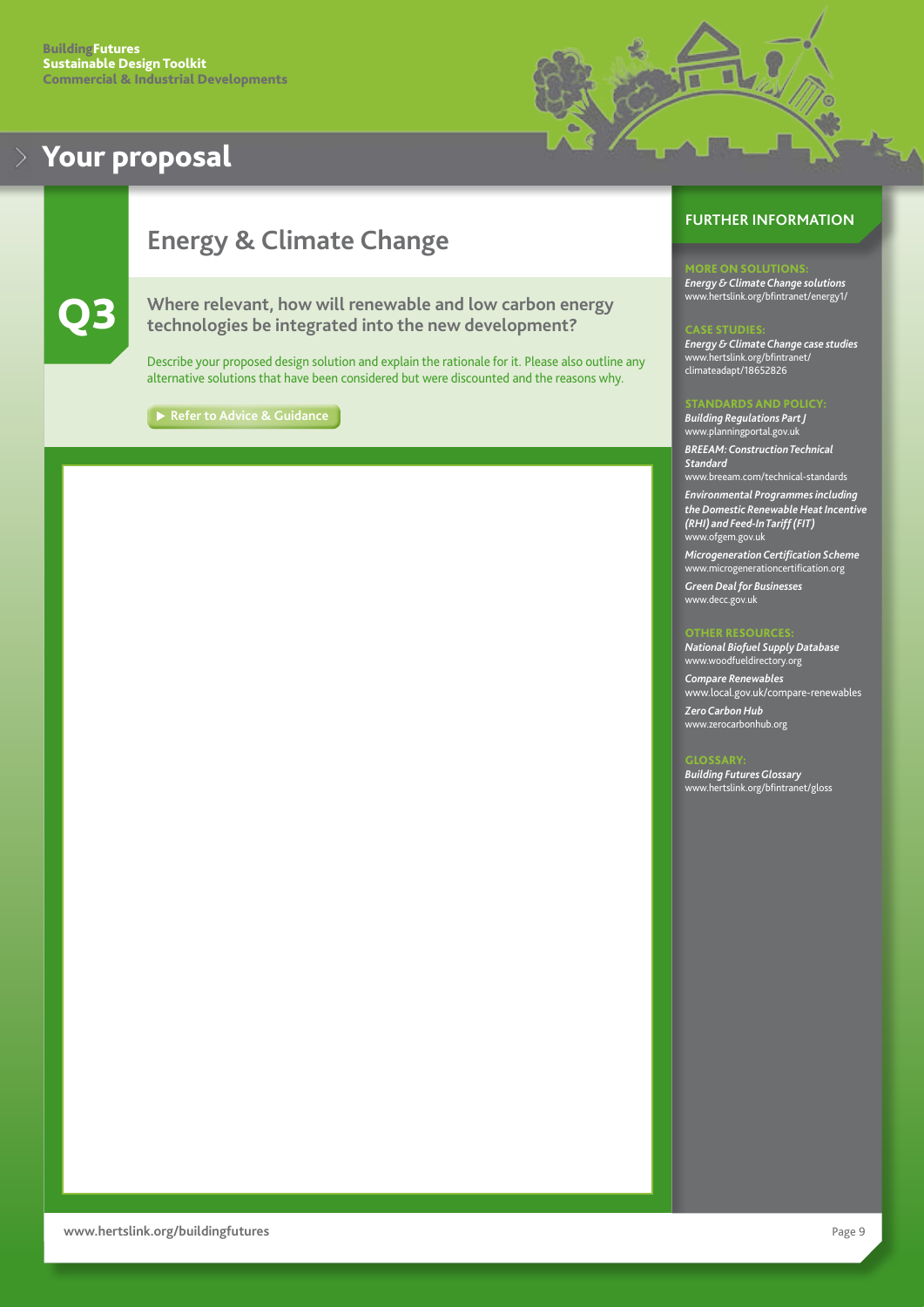

# <span id="page-10-0"></span>**Energy & Climate Change**



#### How will the site and building(s) be made resilient to climate **change and reduce its contribution to overheating?**

Describe your proposed design solution and explain the rationale for it. Please also outline any alternative solutions that have been considered but were discounted and the reasons why.

**[Refer to Advice & Guidance](#page-29-0)**

## **FURTHER INFORMATION**

#### MORE ON SOLUTIONS:

*Energy & Climate Change solutions* [www.hertslink.org/bfintranet/energy1/](http://www.hertslink.org/bfintranet/energy1/solutions) [solutions](http://www.hertslink.org/bfintranet/energy1/solutions)

*Climate Change Adaptation solutions* [www.hertslink.org/bfintranet/](http://www.hertslink.org/bfintranet/climateadapt/18652826)  [climateadapt/18652826](http://www.hertslink.org/bfintranet/climateadapt/18652826)

*Landscape & Biodiversity solutions* [www.hertslink.org/bfintranet/](http://www.hertslink.org/bfintranet/landbio/18653222) [landbio/18653222](http://www.hertslink.org/bfintranet/landbio/18653222)

*Materials solutions*

[www.hertslink.org/bfintranet/materials1/](http://www.hertslink.org/bfintranet/materials1/solutions) [solutions](http://www.hertslink.org/bfintranet/materials1/solutions)

#### **CASE STUDIE**

*Energy & Climate Change case studies* [www.hertslink.org/bfintranet/energy1/](http://www.hertslink.org/bfintranet/energy1/casestud/) [casestud](http://www.hertslink.org/bfintranet/energy1/casestud/)

*Climate Change Adaptation case studies* [www.hertslink.org/bfintranet/](http://www.hertslink.org/bfintranet/climateadapt/18652908) [climateadapt/1](http://www.hertslink.org/bfintranet/climateadapt/18652908)8652908

#### **STANDARDS AND POLICY**

*BREEAM: Construction Technical Standard* [www.breeam.com/technical-standards](http://www.breeam.com/technical-standards)

#### OTHER RESOURCES:

*The Green Roof Code* [www.greenroofcode.co.uk](http://www.greenroofcode.co.uk) *Living Roofs* [www.livingroofs.org](http://www.livingroofs.org) *UK Rain Gardens Guide*  [www.raingardens.info](http://www.raingardens.info)

#### GLOSSARY: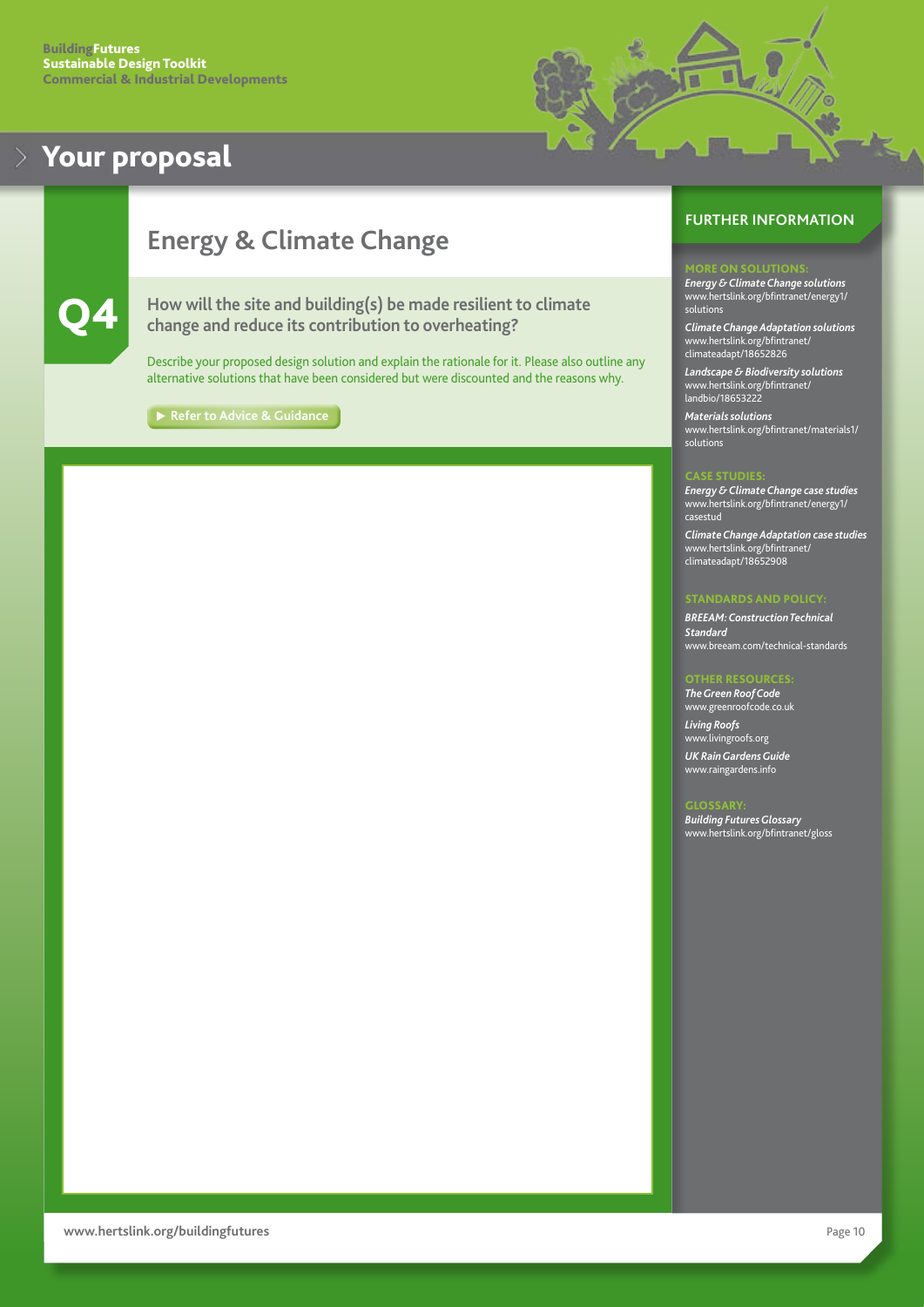

## <span id="page-11-0"></span>**Landscape & Biodiversity**

#### Q1 **What measures will be taken to create, protect and enhance existing landscape features and habitats?**

Describe your proposed design solution and explain the rationale for it. Please also outline any alternative solutions that have been considered but were discounted and the reasons why.

**[Refer to Advice & Guidance](#page-30-0)**

## **FURTHER INFORMATION**

#### ORE ON SOLUTION

*Landscape & Biodiversity solutions* [www.hertslink.org/bfintranet/](http://www.hertslink.org/bfintranet/landbio/18653222) [landbio/18653222](http://www.hertslink.org/bfintranet/landbio/18653222)

#### STANDARDS AND POLICY:

*Conservation of Habitats and Species Regulations 2010* [www.naturalengland.org.uk](http://www.naturalengland.org.uk)

When dealing with cases where a European Protected Species may be affected, the planning authority has a statutory duty under the Habitats Regulations to have regard to the requirements of the Habitats Directive, requirements of the Habitats Dired<br>and the three tests that it sets out

• The activity or development must be for imperative reasons of overriding public interest or for public health and safety;

• There must be no satisfactory alternative;

• Favourable conservation status of the species must be maintain

*GreenArc Strategic Green Infrastructure Plan* [www.hertfordshire.gov.uk/docs/pdf/s/](http://www.hertsdirect.org/docs/pdf/s/SHiP.pdf)

[SHiP.pdf](http://www.hertsdirect.org/docs/pdf/s/SHiP.pdf)

*British Standard 5837:2012 Trees in relation to design, demolition and construction*  [shop.bsigroup.com/](http://shop.bsigroup.com/)

*British Standard 3998: 2010 Recommendations for Tree Work – Best practice for arboricultural/ tree surgery works.* [shop.bsigroup.com/](http://shop.bsigroup.com/)

Trees can be protected by Tree Preservation Orders (TPO), Conservation Areas (CA), Planning Conditions or restrictive covenants. Where it is proposed to carry out works to trees covered by a TPO or CA notice must be given to the Local Planning Authority. Failure to protect hedgerows and trees can result in significant fines - up to £20,000 per tree.

[www.trees.org.uk/Help-Advice/Public/A](http://www.trees.org.uk/Help-Advice/Public/A-brief-guide-to-legislation-for-trees)[brief-guide-to-legislation-for-trees](http://www.trees.org.uk/Help-Advice/Public/A-brief-guide-to-legislation-for-trees)

#### OTHER RESOURCES:

*Hertfordshire Design Review Panel* [www.hertslink.org/buildingfutures/](http://www.hertslink.org/buildingfutures/designreview) [designreview](http://www.hertslink.org/buildingfutures/designreview) *Hertfordshire Landscape Character Area* 

*Statements* [www.hertfordshire.gov.uk/services/](http://www.hertfordshire.gov.uk/services/leisculture/heritage1/landscape/hlca/lcacoll/) [leisculture/heritage1/landscape/hlca/lcacoll](http://www.hertfordshire.gov.uk/services/leisculture/heritage1/landscape/hlca/lcacoll/)

*National Character Areas*  [www.naturalengland.org.uk](http://www.naturalengland.org.uk)

*Planning for a healthy environment: good practice for green infrastructure and biodiversity, TCPA* [www.tcpa.org.uk/data/files/TCPA\\_TWT\\_GI-](http://www.tcpa.org.uk/data/files/TCPA_TWT_GI-Biodiversity-Guide.pdf)[Biodiversity-Guide.pdf](http://www.tcpa.org.uk/data/files/TCPA_TWT_GI-Biodiversity-Guide.pdf)

*Planning for Biodiversity Toolkit* [www.biodiversityplanningtoolkit.com](http://www.biodiversityplanningtoolkit.com/)

*Green Roof Code* [www.greenroofcode.co.uk](http://www.greenroofcode.co.uk)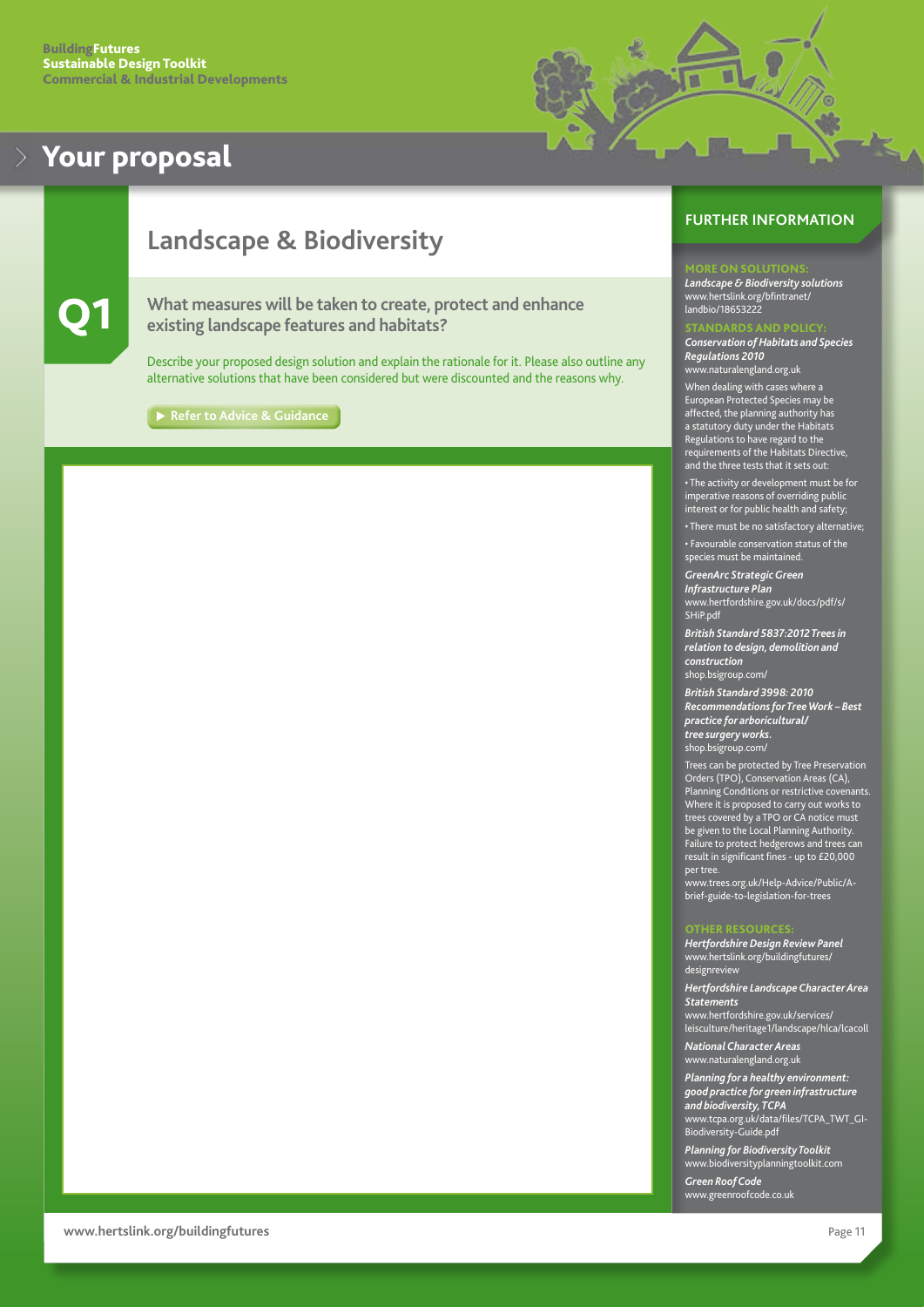

## <span id="page-12-0"></span>**Landscape & Biodiversity**



## Q2 **How will any impacts on landscape and biodiversity be avoided or mitigated?**

Describe your proposed design solution and explain the rationale for it. Please also outline any alternative solutions that have been considered but were discounted and the reasons why.

**[Refer to Advice & Guidance](#page-31-0)**

#### **FURTHER INFORMATION**

*A standard hierarchy of mitigation consists of the stages below. Not all impacts can be mitigated, and mitigation itself can lead to problems. Monitoring is essential to identify and overcome and unanticipated problems as they arise.*

1. Avoidance - achieved through careful site selection, sitting and innovative design

2. Reduction - achieved by setting the development into the ground and the implementation of sensitive design

3. Remediation - used where either Avoidance or Reduction cannot be achieved, e.g replanting and screening

4. Compensation - all developments should seek to achieve net gains for nature, and as a minimum result in a zero net loss of biodiversity

#### MORE ON SOLUTIONS:

*Landscape & Biodiversity solutions* [www.hertslink.org/bfintranet/](http://www.hertslink.org/bfintranet/landbio/18653222) [landbio/18](http://www.hertslink.org/bfintranet/landbio/18653222)653222

#### STANDARDS AND POLICY:

*Conservation of Habitats and Species Regulations 2010* [www.naturalengland.org.uk](http://www.naturalengland.org.uk)  *GreenArc Strategic Green Infrastructure Plan* [www.hertfordshire.gov.uk/docs/pdf/s/](http://www.hertsdirect.org/docs/pdf/s/SHiP.pdf) [SHiP.pdf](http://www.hertsdirect.org/docs/pdf/s/SHiP.pdf)

*British Standard 5837:2012 Trees in relation to design, demolition and construction*  [shop.bsigroup.com/](http://shop.bsigroup.com/)

*British Standard 3998: 2010 Recommendations for Tree Work – Best practice for arboricultural/ tree surgery works.* [shop.bsigroup.com/](http://shop.bsigroup.com/)

#### OTHER RESOURCES:

*Hertfordshire Design Review Panel* [www.hertslink.org/buildingfutures/](http://www.hertslink.org/buildingfutures/designreview) [designreview](http://www.hertslink.org/buildingfutures/designreview) *Hertfordshire Landscape Character Area Statements* [www.hertfordshire.gov.uk/services/](http://www.hertfordshire.gov.uk/services/leisculture/heritage1/landscape/hlca/lcacoll) [leisculture/heritage1/landscape/hlca/lcacoll](http://www.hertfordshire.gov.uk/services/leisculture/heritage1/landscape/hlca/lcacoll) *National Character Areas* 

[www.naturalengland.org.uk](http://www.naturalengland.org.uk)

*Planning for a healthy environment: good practice for green infrastructure and biodiversity, TCPA* [www.tcpa.org.uk/data/files/TCPA\\_TWT\\_GI-](http://www.tcpa.org.uk/data/files/TCPA_TWT_GI-Biodiversity-Guide.pdf)[Biodiversity-Guide.pdf](http://www.tcpa.org.uk/data/files/TCPA_TWT_GI-Biodiversity-Guide.pdf)

*Planning for Biodiversity Toolkit* [www.biodiversityplanningtoolkit.com](http://www.biodiversityplanningtoolkit.com/)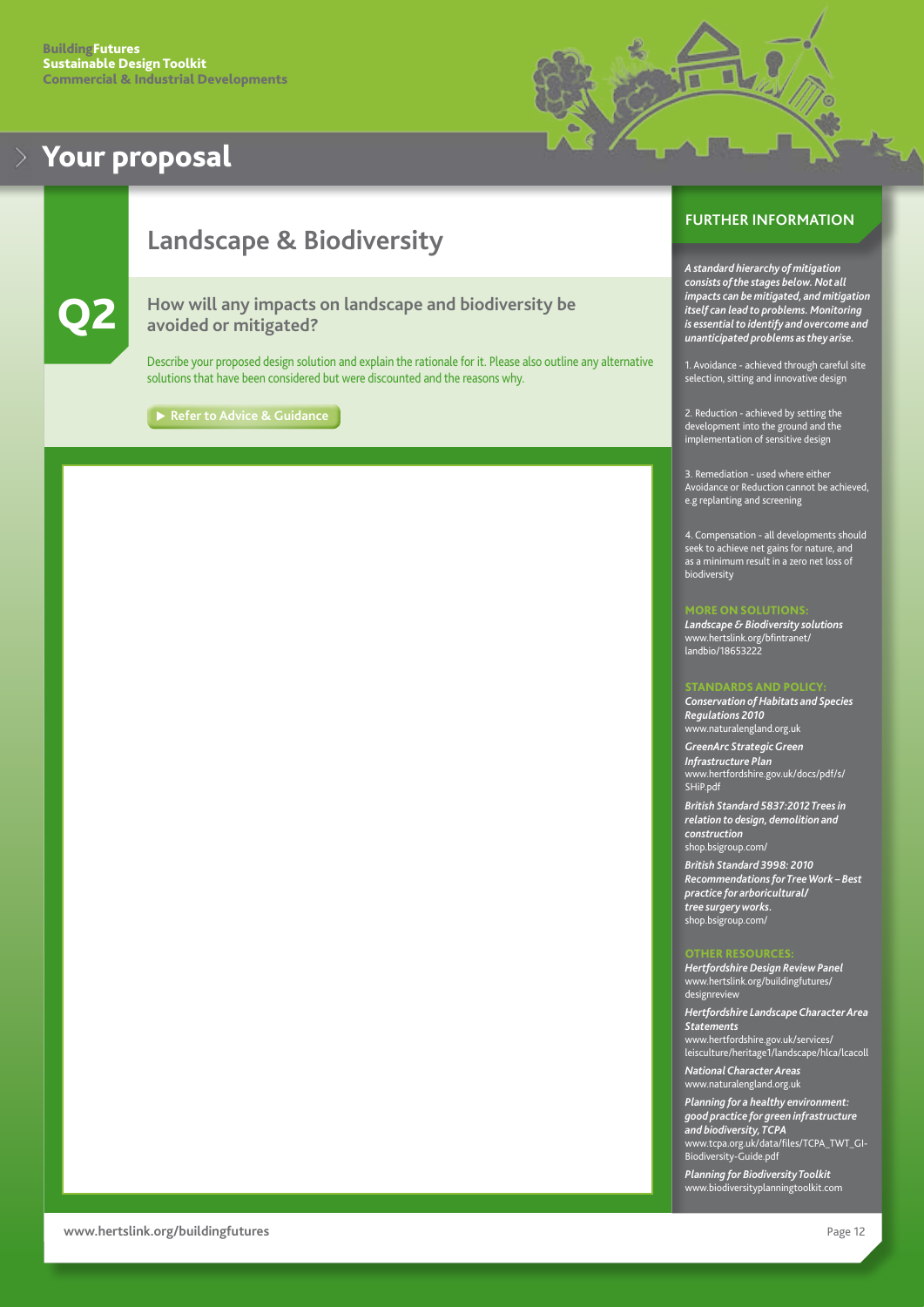

## <span id="page-13-0"></span>**Landscape & Biodiversity**

## Q3 **How will the risks of ground instability due to climate change be managed?**

Describe your proposed design solution and explain the rationale for it. Please also outline any alternative solutions that have been considered but were discounted and the reasons why.

**► [Refer to Advice & Guidance](#page-31-0)** 

#### **FURTHER INFORMATION**

*Landscape & Biodiversity solutions* [www.hertslink.org/bfintranet/](http://www.hertslink.org/bfintranet/climateadapt/18652826) [landbio/18653222](http://www.hertslink.org/bfintranet/climateadapt/18652826)

*Climate Change Adaptation solutions* [www.hertslink.org/bfintranet/](http://www.hertslink.org/bfintranet/climateadapt/18652826) [climateadapt/18652826](http://www.hertslink.org/bfintranet/climateadapt/18652826)

*Water solutions* [www.hertslink.org/bfintranet/water1/](http://www.hertslink.org/bfintranet/water1/solutions) [solutions](http://www.hertslink.org/bfintranet/water1/solutions)

#### CASE STUDIES

*Climate Change Adaptation case studies* [www.hertslink.org/bfintranet/](http://www.hertslink.org/bfintranet/climateadapt/18652908) [climateadapt/1](http://www.hertslink.org/bfintranet/climateadapt/18652908)8652908

*Water case studies* [www.hertslink.org/bfintranet/water1/](http://www.hertslink.org/bfintranet/water1/casestud/) [casestud](http://www.hertslink.org/bfintranet/water1/casestud/)

#### STANDARDS AND POLICY:

*Building Regulations Part A* [www.planningportal.gov.uk](http://www.planningportal.gov.uk)

#### GLOSSARY: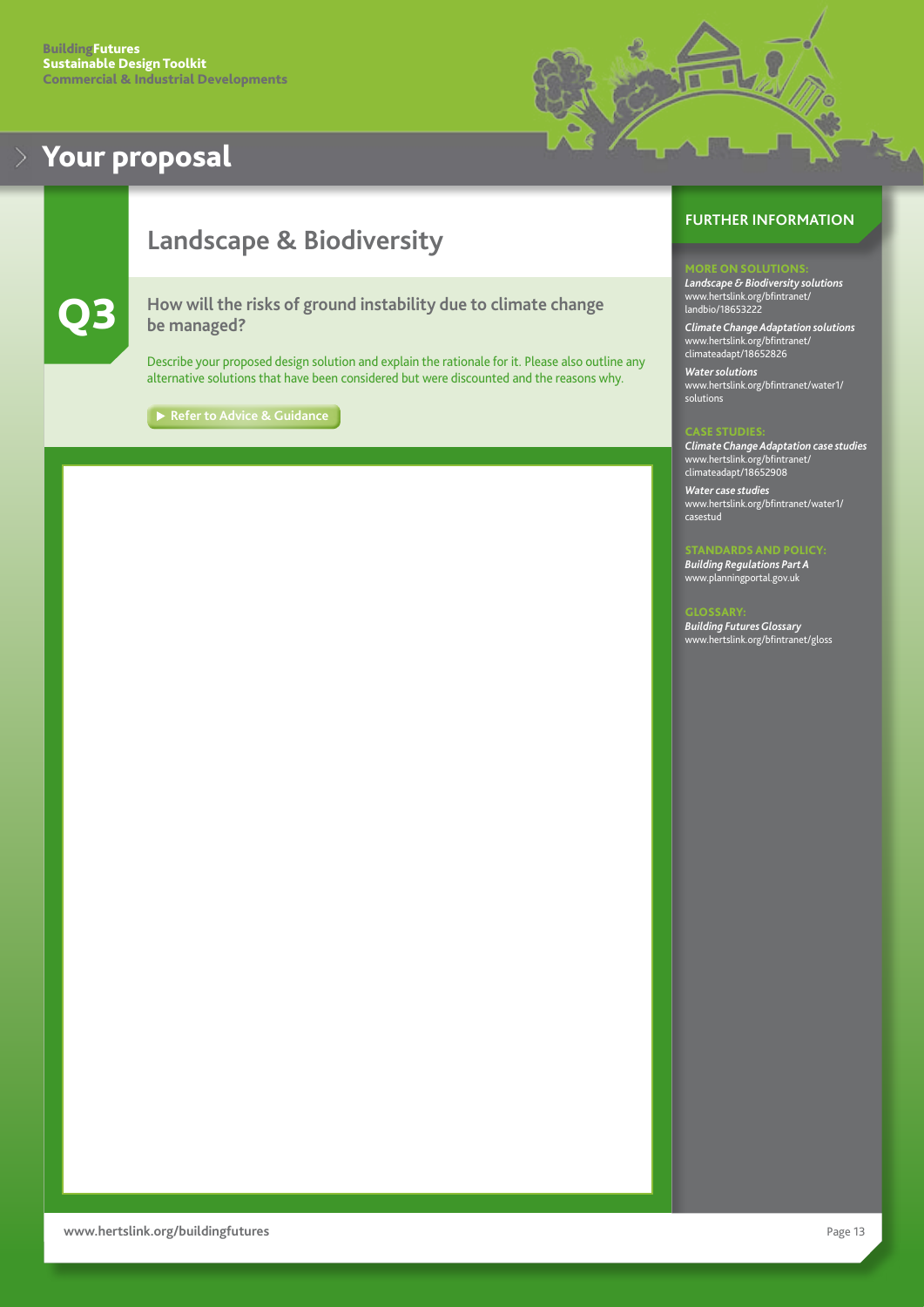

<span id="page-14-0"></span>**Water**



#### Q1 **How will the consumption of water be reduced?**

Describe your proposed design solution and explain the rationale for it. Please also outline any alternative solutions that have been considered but were discounted and the reasons why.

**[Refer to Advice & Guidance](#page-32-0)**

#### **FURTHER INFORMATION**

*Water solutions* [www.hertslink.org/bfintranet/water1/solutions/](http://www.hertslink.org/bfintranet/water1/solutions/) *Climate Change Adaptation solutions* [www.hertslink.org/bfintranet/](http://www.hertslink.org/bfintranet/climateadapt/18652826) [climateadapt/18652](http://www.hertslink.org/bfintranet/climateadapt/18652826)826

#### CASE STUDIES:

*Water case studies* [www.hertslink.org/bfintranet/water1/casestud](http://www.hertslink.org/bfintranet/water1/casestud) *Climate Change Adaptation case studies* [www.hertslink.org/bfintranet/](http://www.hertslink.org/bfintranet/climateadapt/18652908) [climateadapt/](http://www.hertslink.org/bfintranet/climateadapt/18652908)18652908

#### STANDARDS AND POLICY:

*BREEAM: Construction Technical Standard* [www.breeam.](http://www.breeam.com)com

*Building Regulations Part G* [www.planningportal.gov.uk](http://www.planningportal.gov.uk)

*Water Supply (Water Fittings) Regulations 1999 - minimum levels of water efficiency performance for water-using appliances* [www.defra.gov.uk](http://www.defra.gov.uk)

*Waterwise focuses on reducing water waste in the UK* [www.waterwise.org.uk](http://www.waterwise.org.uk)

*The Water Calculator* [www.thewatercalculator.org.uk](http://www.thewatercalculator.org.uk)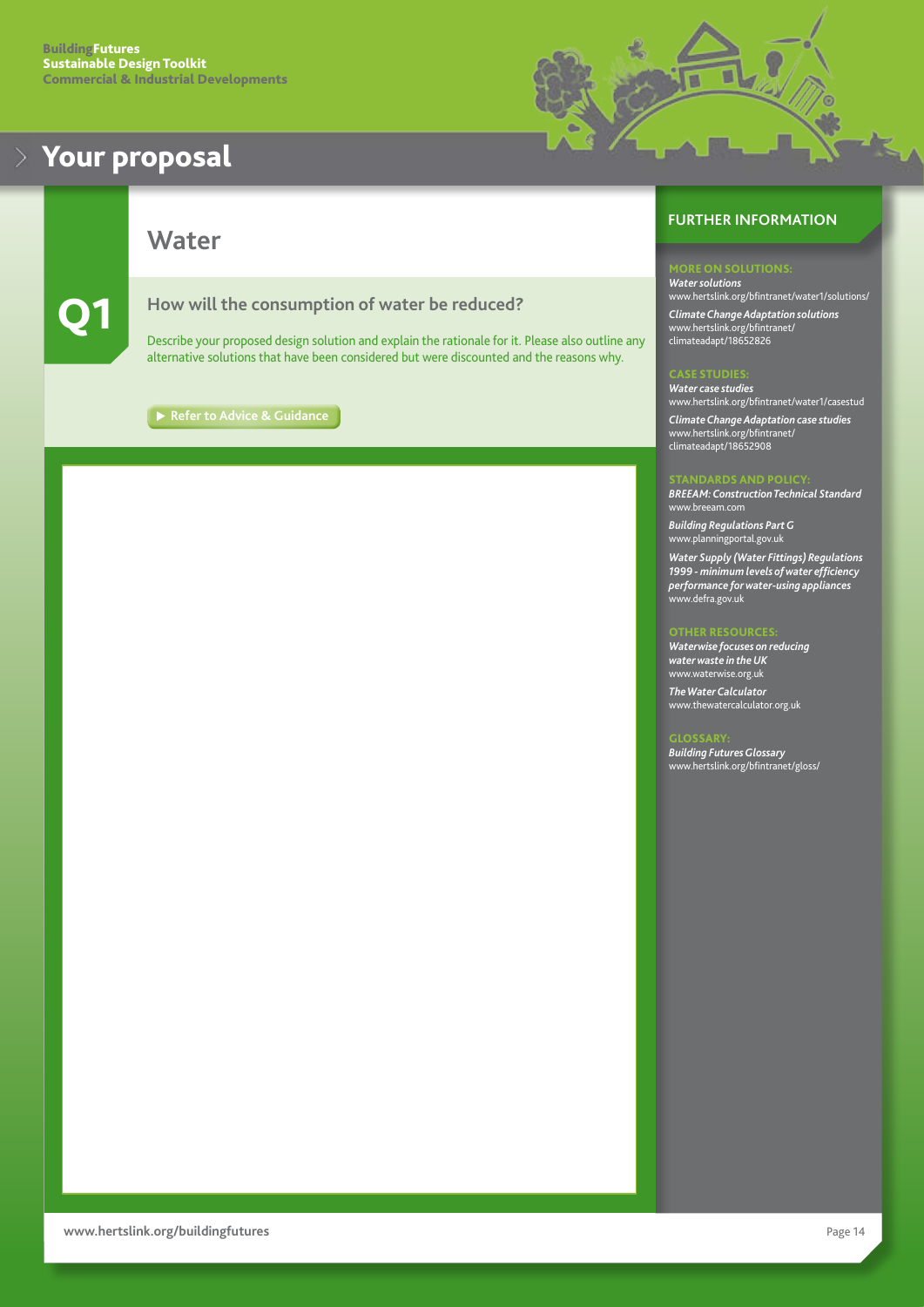<span id="page-15-0"></span>

**Water**

Q2 **How will surface water runoff from the site and building(s) be managed sustainably?**

Describe your proposed design solution and explain the rationale for it. Please also outline any alternative solutions that have been considered but were discounted and the reasons why.

**[Refer to Advice & Guidance](#page-33-0)**

## **FURTHER INFORMATION**

۳

*Water solutions* [www.hertslink.org/bfintranet/water1/](http://www.hertslink.org/bfintranet/water1/solutions/) [solutions/](http://www.hertslink.org/bfintranet/water1/solutions/)

*Climate Change Adaptation solutions* [www.hertslink.org/bfintranet/](http://www.hertslink.org/bfintranet/climateadapt/18652826/) [climateadapt/18652826/](http://www.hertslink.org/bfintranet/climateadapt/18652826/)

*Landscape & Biodiversity solutions* [www.hertslink.org/bfintranet/](http://www.hertslink.org/bfintranet/landbio/18653222) [landbio/18653222](http://www.hertslink.org/bfintranet/landbio/18653222)

#### CASE STUDIES

*Water case studies* [www.hertslink.org/bfintranet/water1/](http://www.hertslink.org/bfintranet/water1/casestud) [casestud](http://www.hertslink.org/bfintranet/water1/casestud) *Climate Change Adaptation case studies* [www.hertslink.org/bfintranet/](http://www.hertslink.org/bfintranet/climateadapt/18652826) [climateadapt/1](http://www.hertslink.org/bfintranet/climateadapt/18652826)8652826

#### STANDARDS AND POLICY:

*BREEAM: Contstruction Technical Standard* [www.breeam.c](http://www.breeam.org)om

*The lead local flood authority (Hertfordshire County Council) is a statutory consultee in planning for all major development in relation to the management of surface water drainage.* [www.hertfordshire.gov.uk](http://www.hertsdirect.org)

*Flood Risk Assessments (FRA) may be required in accordance with the UK Government's policy on development and flood risk as stated in the National Planning Policy Framework (NPPF)* [www.communities.gov.uk](http://www.communities.gov.uk)

*The EU Water Framework Directive (WFD) takes an ecosystems approach to protecting and enhancing the quality of surface freshwater (lakes, rivers and streams), groundwater, coastal waters out to one mile. The Environment Agency is the lead authority for delivering the WFD in England and Wales.*  [www.environment-agency.gov.uk](http://www.environment-agency.gov.uk)

#### OTHER RESOURCES:

*CIRIA SuDS Manual and other Susdrain resources* [www.susdrain.org](http://www.susdrain.org) *The Green Roof Code* [www.greenroofcode.co.uk](http://www.greenroofcode.co.uk) *Living Roofs* [www.livingroofs.org](http://www.livingroofs.org)  *UK Rain Garden Guide* [www.raingardens.info](http://www.raingardens.info)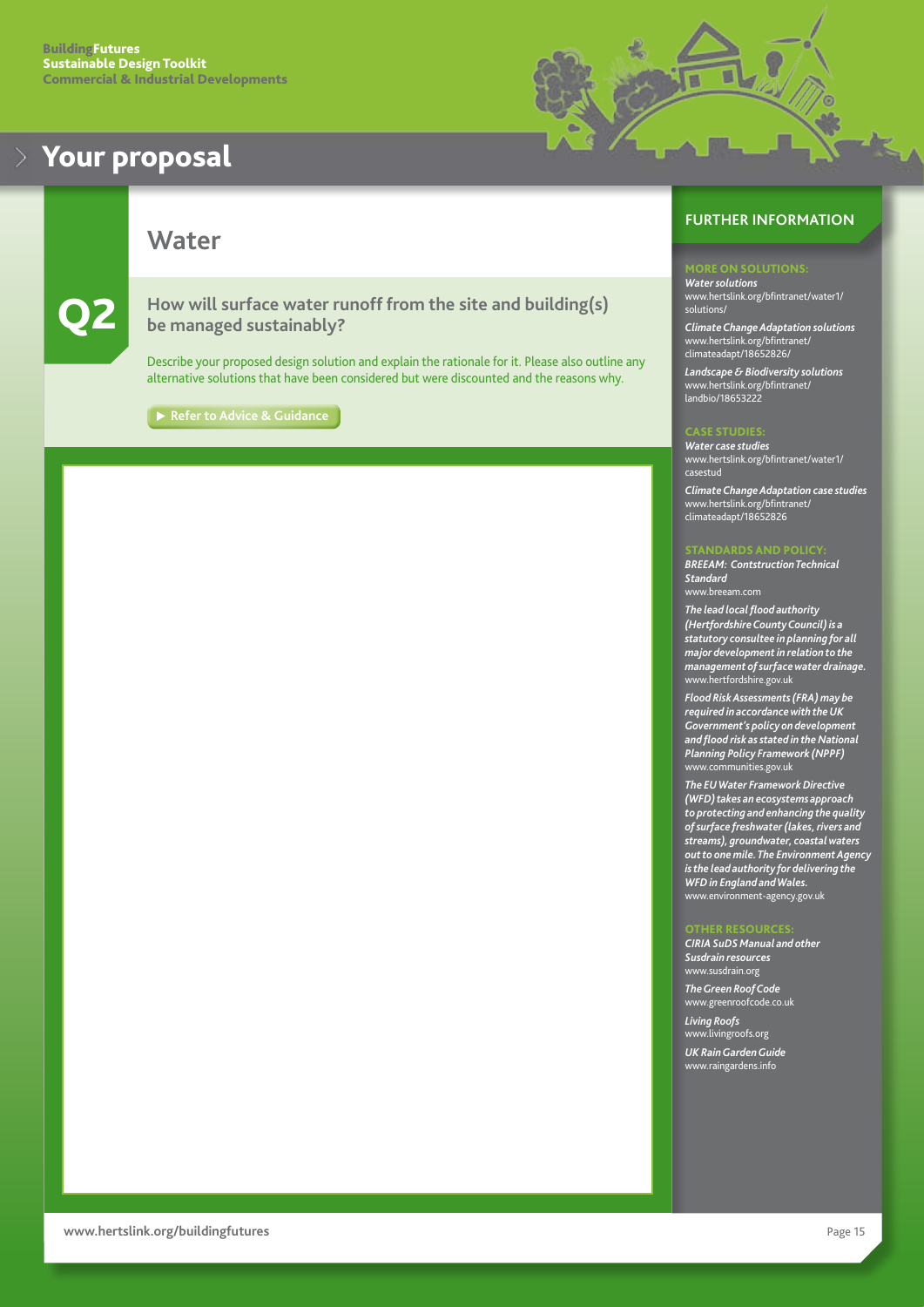<span id="page-16-0"></span>**Air**

Q1 **How will air pollutants, dust and other emissions arising from construction be minimised?**

Describe your proposed design solution and explain the rationale for it. Please also outline any alternative solutions that have been considered but were discounted and the reasons why.

[Refer to Advice & Guidance](#page-34-0)

## **FURTHER INFORMATION**

*Air solutions*

[www.hertslink.org/bfintranet/air1/solutions/](http://www.hertslink.org/bfintranet/air1/solutions/)

*Air case studies* [www.hertslink.org/bfintranet/air1/casestud/](http://www.hertslink.org/bfintranet/air1/casestud/)

**SNDARDS AND POLIC** *Considerate Constructors Scheme* [www.ccscheme.org.uk](http://www.ccscheme.org.uk)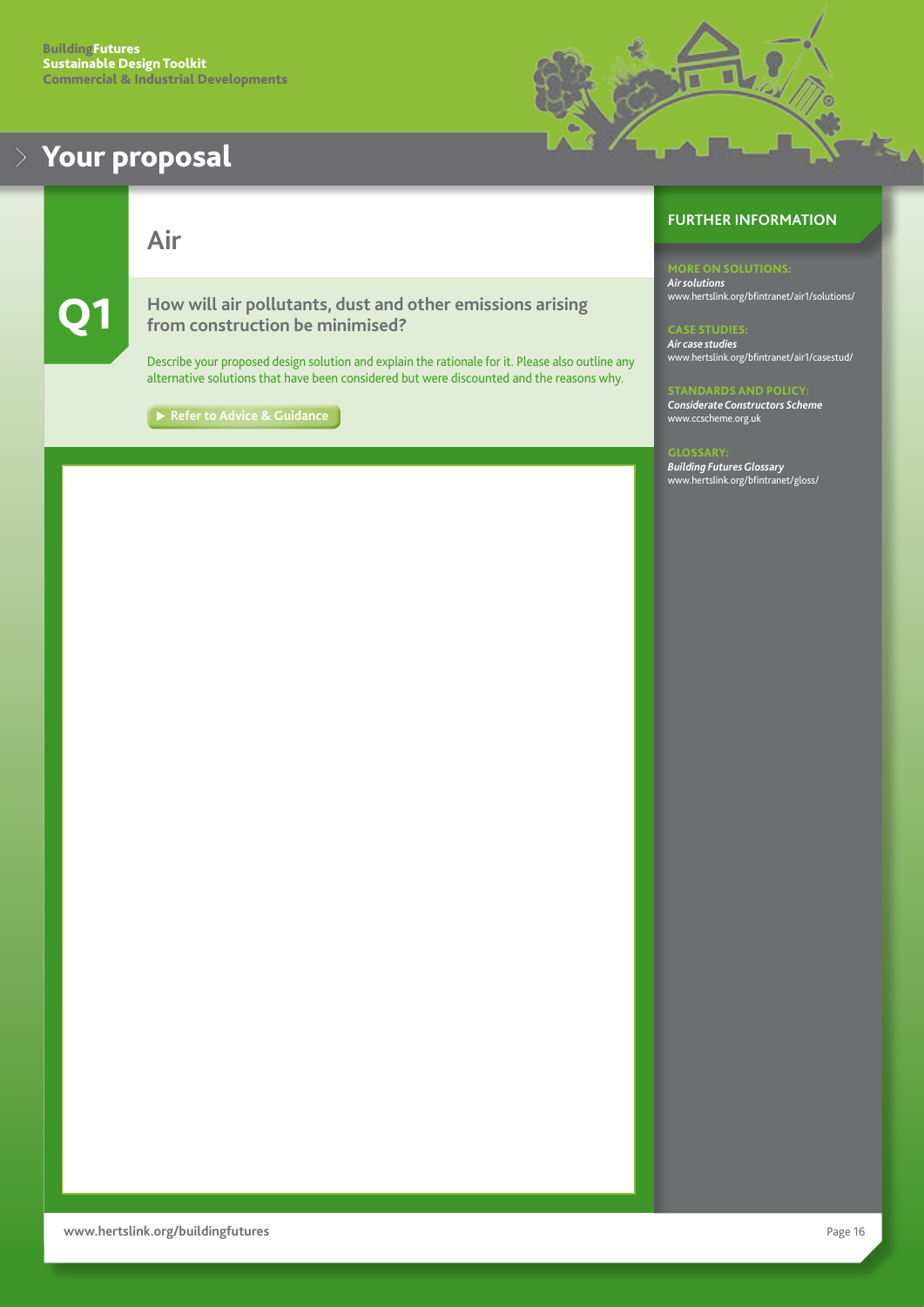<span id="page-17-0"></span>

**Air**



#### Q2 **How will good internal air quality be achieved?**

Describe your proposed design solution and explain the rationale for it. Please also outline any alternative solutions that have been considered but were discounted and the reasons why.

**[Refer to Advice & Guidance](#page-34-0)**

## **FURTHER INFORMATION**

#### **TORE ON SOLUTIONS:**

*Air solutions* [www.hertslink.org/bfintranet/air1/](http://www.hertslink.org/bfintranet/air1/solutions/) [solutions/](http://www.hertslink.org/bfintranet/air1/solutions/)

۳

*Air case studies* [www.hertslink.org/bfintranet/air1/casestud/](http://www.hertslink.org/bfintranet/air1/casestud/)

#### STANDARDS AND POLICY:

*Building Regulations Part F* [www.planningportal.gov.uk](http://www.planningportal.gov.uk)

*Businesses that make emissions to air, land and water are regulated by the Environment Agency, under strict EU and UK Environmental Permitting laws. If a company needs to comply with these laws they will need a permission from the Environment Agency to operate. This permission usually comes in the form of a permit, and usually requires the company to monitor their emissions. MCERTS is the Environment Agency's Monitoring Certification Scheme. It provides the framework for businesses to meet quality requirements.* [www.environment-agency.gov.uk](http://www.environment-agency.gov.uk)

#### OTHER RESOURCES:

*BRE Green Guide to Specification* [www.bre.co.uk/greenguide](http://www.bre.co.uk/greenguide)

*BRE certification of products based on the EU Construction Products Directive (CPD) requirements* [www.bre.co.uk](http://www.bre.co.uk)

#### GLOSSARY: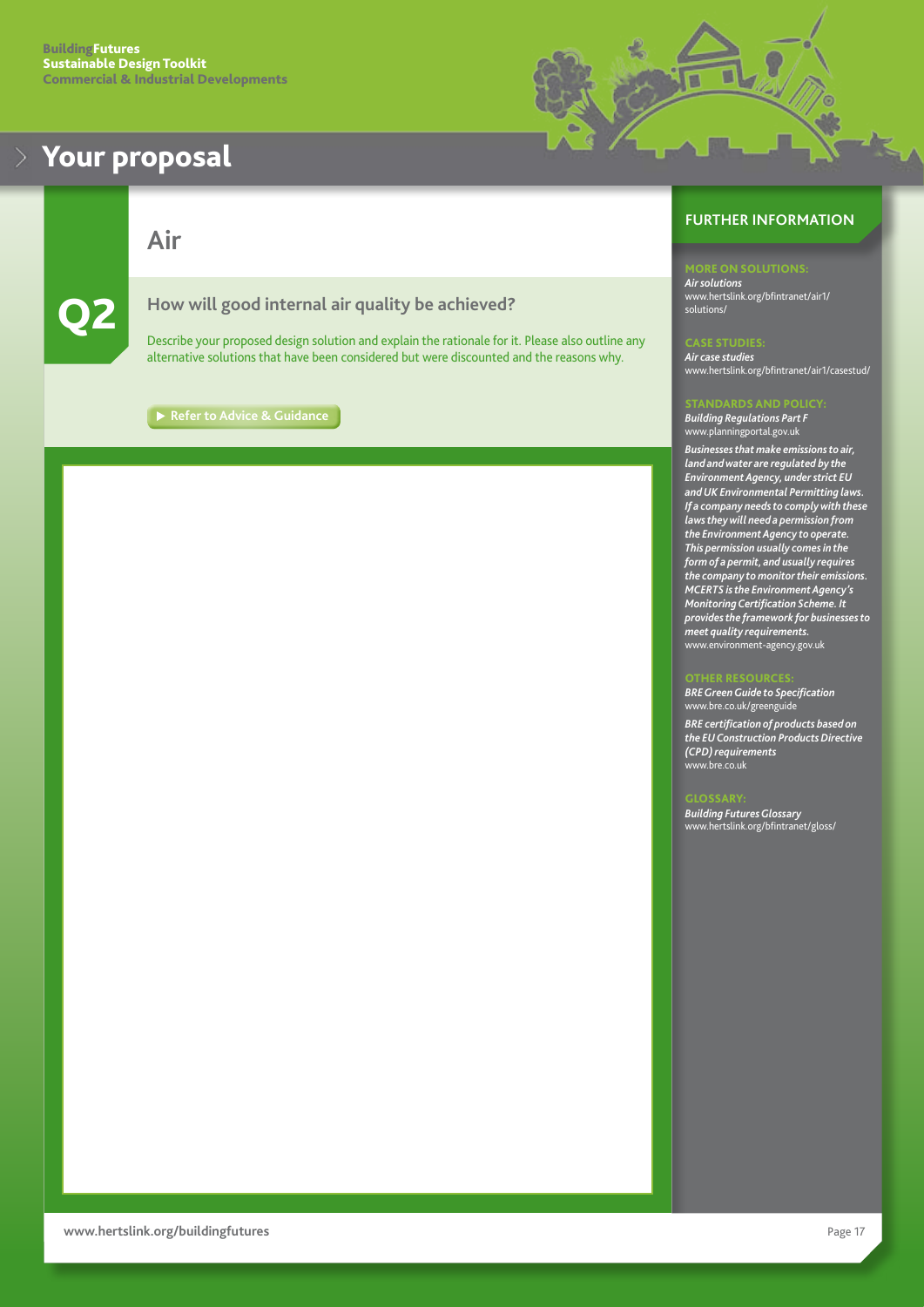

<span id="page-18-0"></span>**Noise**

## Q1 **How will construction noise be minimised?**

Describe your proposed design solution and explain the rationale for it. Please also outline any alternative solutions that have been considered but were discounted and the reasons why.

[Refer to Advice & Guidance](#page-35-0)

## **FURTHER INFORMATION**

MORE ON SOLUTIONS:

*Noise solutions* [www.hertslink.org/bfintranet/noise1/](http://www.hertslink.org/bfintranet/noise1/solutionsland) [solutionsland](http://www.hertslink.org/bfintranet/noise1/solutionsland)

CASE STUDIES: *Noise case studies* [www.hertslink.org/bfintranet/noise1/cases/](http://www.hertslink.org/bfintranet/noise1/cases/)

OTHER RESOURCES: *Code of Considerate Practice*  [www.ccscheme.org.uk](http://www.ccscheme.org.uk)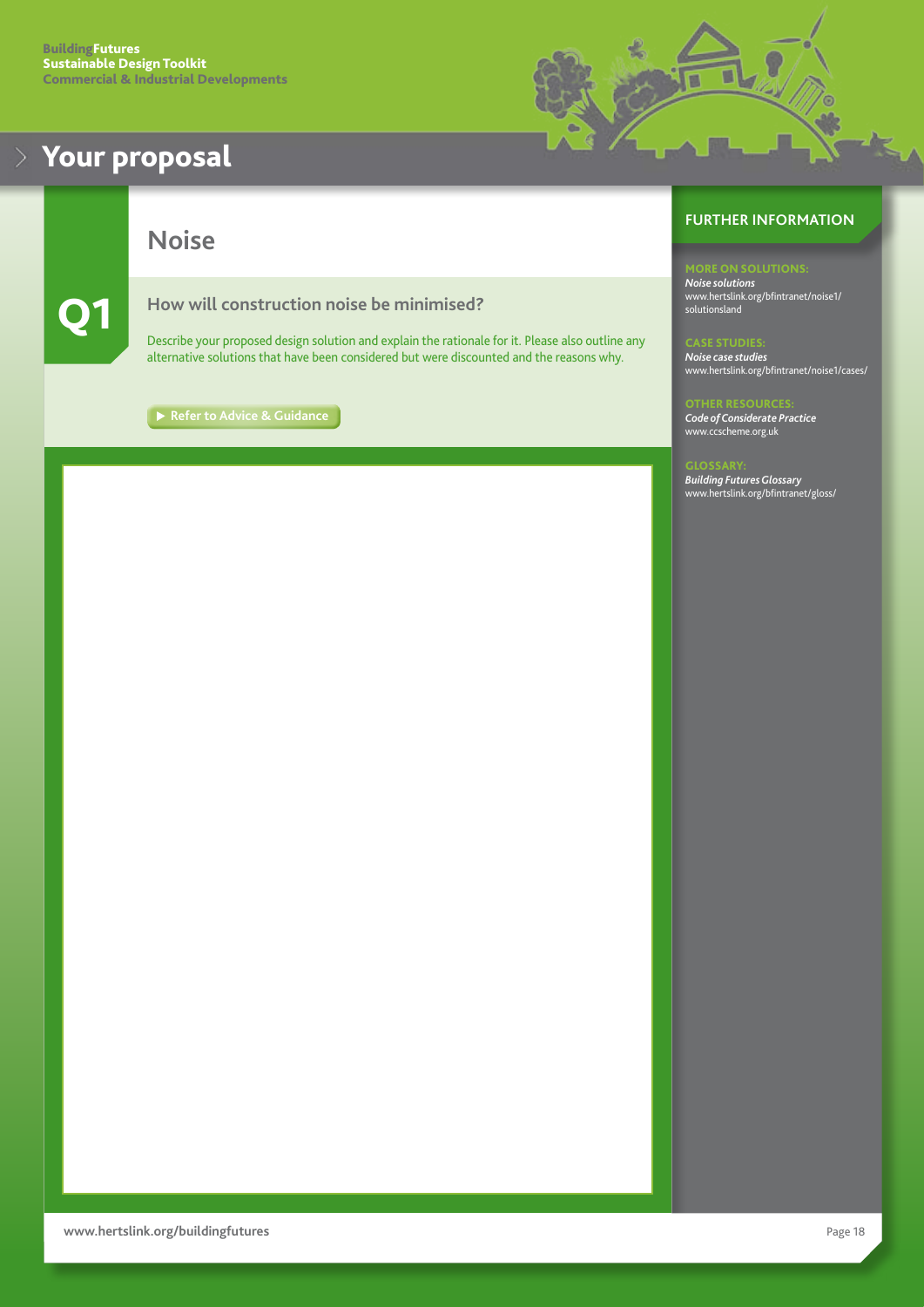<span id="page-19-0"></span>

**Noise**

Q2 **What noise attenuation measures will be incorporated into the design of the site and building(s)?**

Describe your proposed design solution and explain the rationale for it. Please also outline any alternative solutions that have been considered but were discounted and the reasons why.

**► [Refer to Advice & Guidance](#page-35-0)** 

## **FURTHER INFORMATION**

*Noise solutions* [www.hertslink.org/bfintranet/noise1/](http://www.hertslink.org/bfintranet/noise1/solutionsland) [solutionsland](http://www.hertslink.org/bfintranet/noise1/solutionsland)

E STUDI

u

*Noise case studies* [www.hertslink.org/bfintranet/noise1/cases/](http://www.hertslink.org/bfintranet/noise1/cases/)

#### STANDARDS & POLICY:

*The UK Government have published national technical housing standards and optional building regulations requirements* [www.planningportal.gov.uk](http://www.planningportal.gov.uk)

*Building Regulation Part E*  [www.planningportal.gov.uk](http://www.planningportal.gov.uk)

*Part E Robust Details scheme - an alternative to complying with Building Regulations Part E Requirement E1*  [www.robustdetails.com](http://www.robustdetails.com)

#### **OTHER RESOU**

*Specialist noise advice from the association of noise consultants*  [www.association-of-noise-consultants.co.uk](http://www.association-of-noise-consultants.co.uk)

*Roads in Hertfordshire - Highway Design Guide*  [www.hertfordshire.gov.uk](http://www.hertsdirect.org)

*Green Roof Code*  [www.greenroofcode.co.uk](http://www.greenroofcode.co.uk)

*Living Roofs*  [www.livingroofs.org](http://www.livingroofs.org)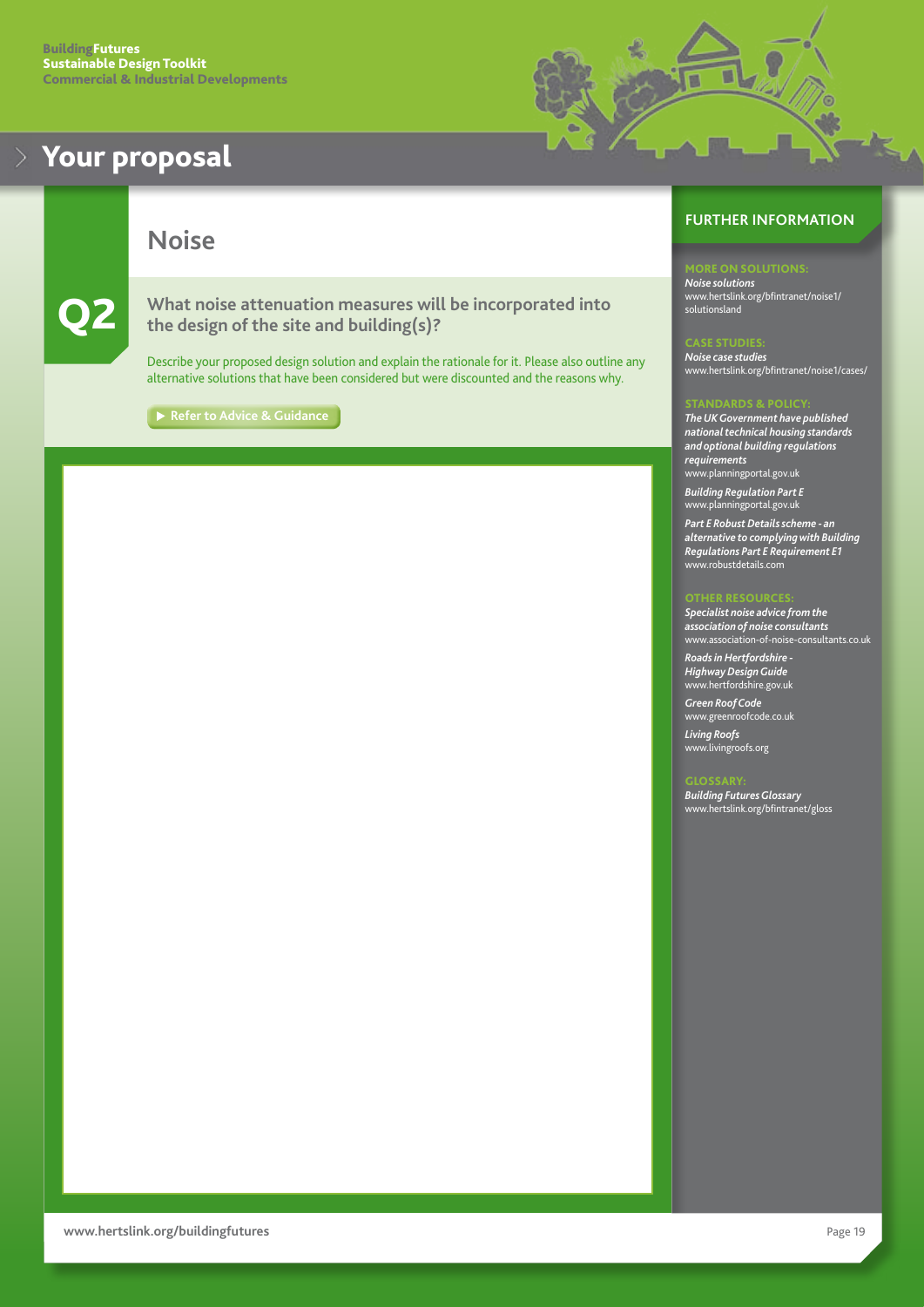

## <span id="page-20-0"></span>**Materials & Waste**



Q1 **What environmentally friendly materials will be used?**

Describe your proposed design solution and explain the rationale for it. Please also outline any alternative solutions that have been considered but were discounted and the reasons why.

**[Refer to Advice & Guidance](#page-36-0)**

#### **FURTHER INFORMATION**

#### ORE ON SOLUTIONS:

*Materials solutions* [www.hertslink.org/bfintranet/materials1/](http://www.hertslink.org/bfintranet/materials1/solutions/) [solutions](http://www.hertslink.org/bfintranet/materials1/solutions/)

*Waste solutions* [www.hertslink.org/bfintranet/waste1/](http://www.hertslink.org/bfintranet/waste1/solutionsland/) [solutionsland](http://www.hertslink.org/bfintranet/waste1/solutionsland/)

#### CASE STUDIES:

*Materials case studies* [www.hertslink.org/bfintranet/materials1/](http://www.hertslink.org/bfintranet/materials1/caseland) [caseland](http://www.hertslink.org/bfintranet/materials1/caseland)

*Waste case studies* [www.hertslink.org/bfintranet/waste1/](http://www.hertslink.org/bfintranet/waste1/casestud) [casestud](http://www.hertslink.org/bfintranet/waste1/casestud)

#### **ANDARDS AND POLICY**

*BREEAM: Construction Technical Standard* [www.breeam.com/technical-standards](http://www.breeam.com/technical-standards)

*The UK Government have published national technical housing standards and optional building regulations requirements.* [www.bre.co.uk](http://www.bre.co.uk)

#### **THER RESOURCE**

*Methodology to calculate embodied carbon of materials, 1st edition, RICS* [www.rics.org/uk](http://www.rics.org/uk/)

*BRE Green Guide to Specification*  [www.bre.co.uk/greenguide](http://www.bre.co.uk/greenguide)

*WRAP*  [www.wrap.org.uk](http://www.wrap.org.uk)

*The Forest Stewardship Council (FSC)*  [www.fsc-uk.o](http://www.fsc-uk.org/en-uk)rg/en-uk

*Programme for the Endorsement of Forest Certification schemes*  [www.pefc.org](http://www.pefc.org) 

#### GLOSSARY: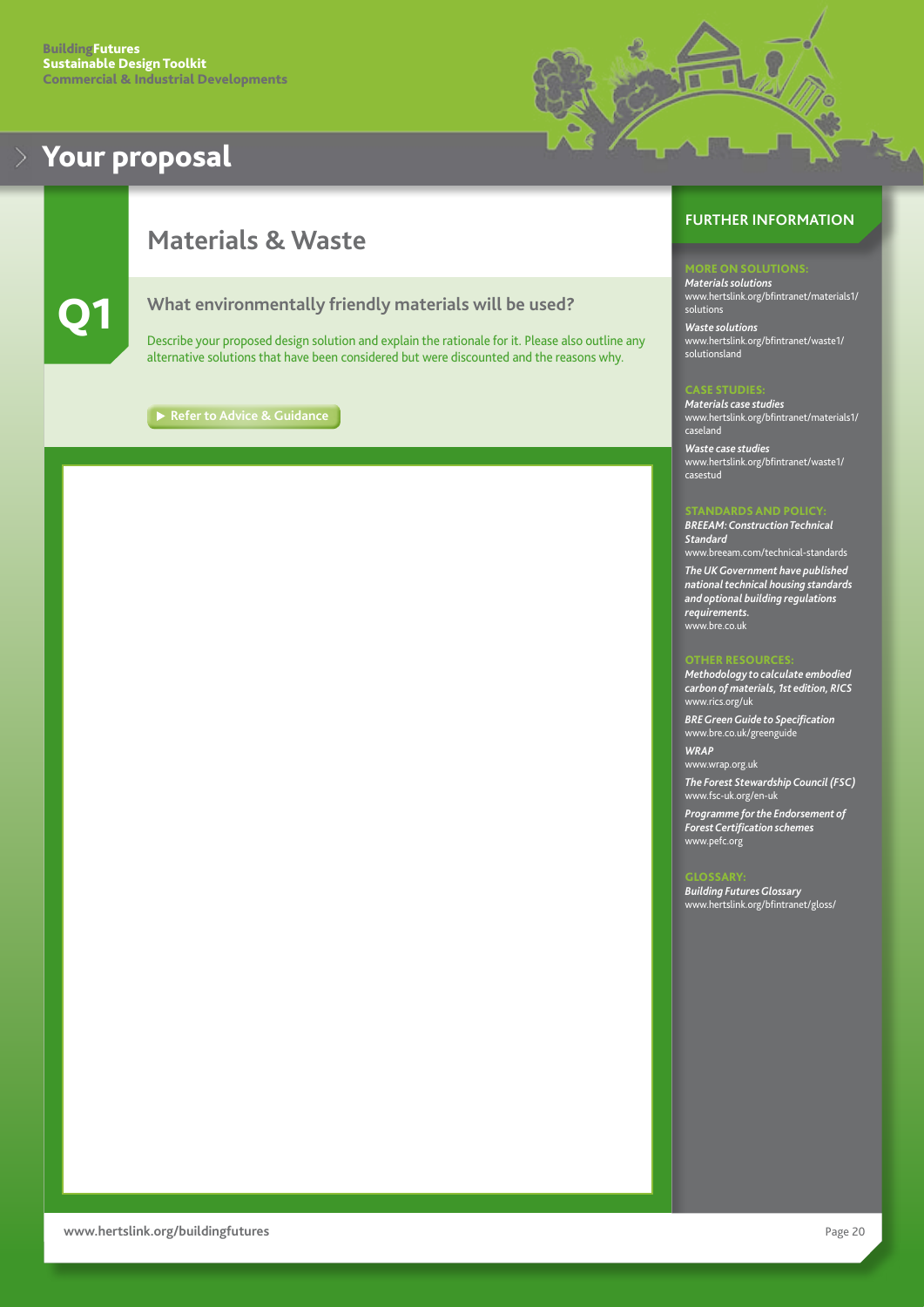

## <span id="page-21-0"></span>**Materials & Waste**



Q2 **How will the waste hierarchy be embedded into the development's construction and operation?** 

Describe your proposed design solution and explain the rationale for it. Please also outline any alternative solutions that have been considered but were discounted and the reasons why.

**[Refer to Advice & Guidance](#page-36-0)** 

#### **FURTHER INFORMATION**

#### ORE ON SOLUTIONS:

*Materials solutions* [www.hertslink.org/bfintranet/materials1/](http://www.hertslink.org/bfintranet/materials1/solutions) [solutions](http://www.hertslink.org/bfintranet/materials1/solutions)

*Waste solutions* [www.hertslink.org/bfintranet/waste1/](http://www.hertslink.org/bfintranet/waste1/solutionsland/) [solutionsland/](http://www.hertslink.org/bfintranet/waste1/solutionsland/)

#### CASE STUDIES:

*Materials case studies* [www.hertslink.org/bfintranet/materials1/](http://www.hertslink.org/bfintranet/materials1/caseland) [caseland](http://www.hertslink.org/bfintranet/materials1/caseland)

*Waste case studies* [www.hertslink.org/bfintranet/waste1/](http://www.hertslink.org/bfintranet/waste1/casestud) [casestud](http://www.hertslink.org/bfintranet/waste1/casestud)

#### **ANDARDS AND POLICY**

*BREEAM: Construction Technical Standard* [www.breeam.com/technical-standards](http://www.breeam.com/technical-standards)

*Building Regulations Part M* [www.planningportal.gov.uk](http://www.planningportal.gov.uk)

*Code of Considerate Practice*  [https://www.ccscheme.org.uk/ccs-ltd/code](https://www.ccscheme.org.uk/ccs-ltd/code-of-considerate-practice-2/)[of-considerate-practice-2/](https://www.ccscheme.org.uk/ccs-ltd/code-of-considerate-practice-2/)

#### OTHER RESOURCES:

*National Industry Symbiosis Programme*  [www.nispnetwork.com](http://www.nispnetwork.com)

*Hertfordshire Materials Exchange*  [www.eastex.org.uk/herts/index.asp](http://www.eastex.org.uk/herts/index.asp)

*WRAP*  [www.wrap.org.uk](http://www.wrap.org.uk)

*Site Waste Management Plans*  [www.wrap.org.uk/content/site-waste](http://www.wrap.org.uk/content/site-waste-management-plans-1)[management-plans-1](http://www.wrap.org.uk/content/site-waste-management-plans-1)

*Environmental Product Declarations provide a summary of the environmental impact (or lifecycle assessment) of construction materials and products.* [www.bre.co.uk/page.jsp?id=1578](http://www.bre.co.uk/page.jsp?id=1578)

*Hertfordshire Waste Aware – household waste recycling and waste collection info* [www.wasteaware.org.uk](http://www.wasteaware.org.uk) 

#### GLOSSARY: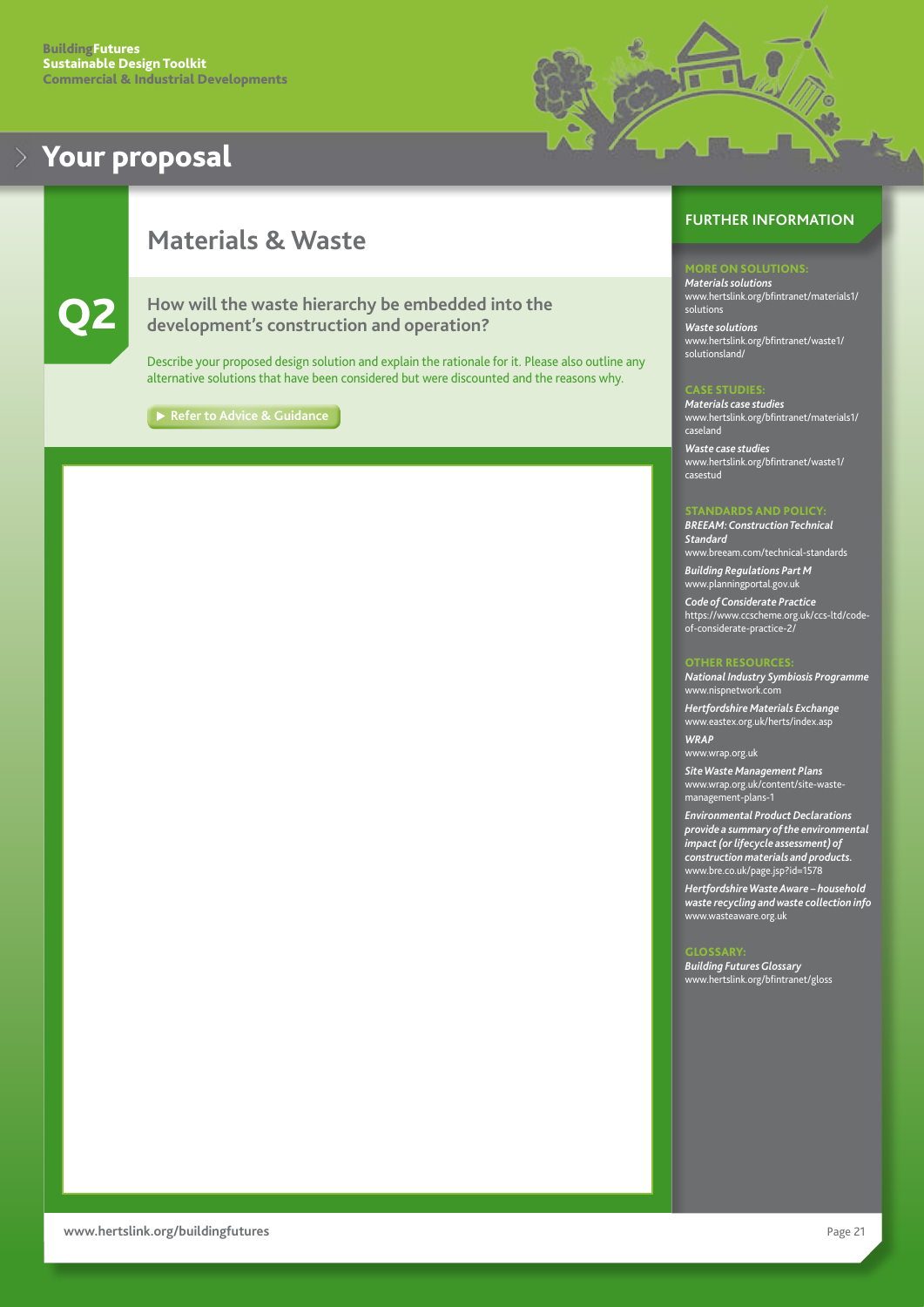

## <span id="page-22-0"></span>**Design & Safety**



Q1 **How will the design of the development contribute to place making?**

Describe your proposed design solution and explain the rationale for it. Please also outline any alternative solutions that have been considered but were discounted and the reasons why.

**[Refer to Advice & Guidance](#page-37-0)** 

#### **FURTHER INFORMATION**

*Design solutions* [www.hertslink.org/bfintranet/designs](http://www.hertslink.org/bfintranet/designs)

#### CASE STUDIES:

*Design case studies* [www.hertslink.org/bfintranet/](http://www.hertslink.org/bfintranet/designs/18652972) [designs/18652972](http://www.hertslink.org/bfintranet/designs/18652972)

#### STANDARDS AND POLICY:

*National Planning Policy Framework* [www.communities.gov.uk](http://www.communities.gov.uk) *Design and Access Statements requirements.* 

[www.planningportal.gov.uk](http://www.planningportal.gov.uk)

#### OTHER RESOURCES:

*Hertfordshire Design Review Panel* [www.hertslink.org/buildingfutures/](http://www.hertslink.org/buildingfutures/designreview) [designr](http://www.hertslink.org/buildingfutures/designreview)eview

*Historic England: Planning* [www.h](http://www.historicengland.org.uk)istoricengland.org.uk

*Roads in Hertfordshire - Highway Design Guide* [www.hertfordshire.gov.uk](http://www.hertsdirect.org)

#### **GLOSSARY**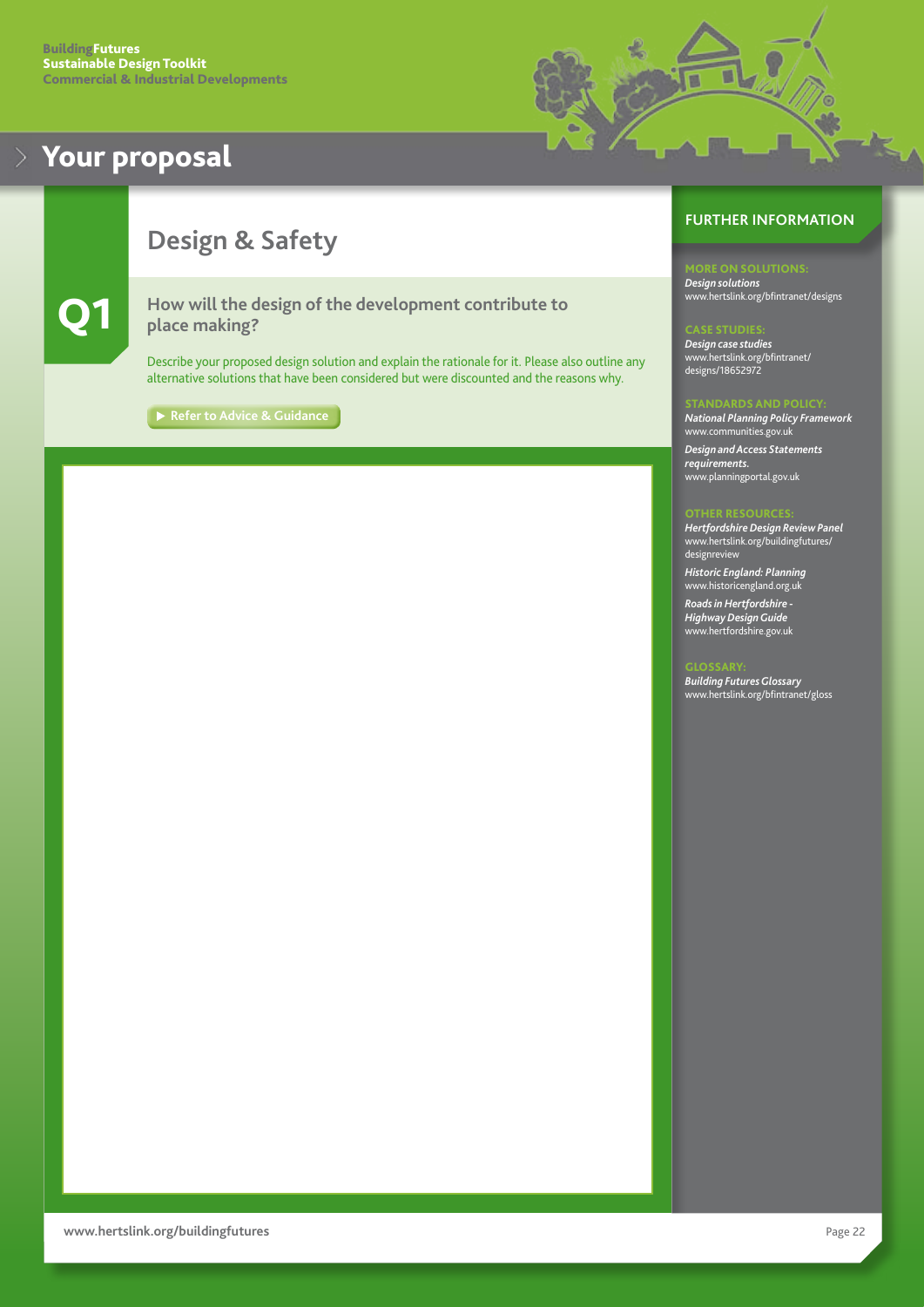

## <span id="page-23-0"></span>**Design & Safety**



Q2 **How could the site and building be adapted to different uses during its lifetime?**

Describe your proposed design solution and explain the rationale for it. Please also outline any alternative solutions that have been considered but were discounted and the reasons why.

[Refer to Advice & Guidance](#page-38-0)

## **FURTHER INFORMATION**

*Design solutions* [www.hertslink.org/bfintranet/designs](http://www.hertslink.org/bfintranet/designs)

#### CASE STUDIES:

*Design case studies* [www.hertslink.org/bfintranet/](http://www.hertslink.org/bfintranet/designs/18652972) [designs/18652972](http://www.hertslink.org/bfintranet/designs/18652972)

#### STANDARDS AND POLICY:

*Building Regulations Part M* [www.planningportal.gov.uk](http://www.planningportal.gov.uk) 

*The Equality Act 2010 widens the test that focuses on whether a physical feature makes it 'impossible or unduly difficult' for a disabled person to use a service.*

#### **THER RESOURCE**

*Hertfordshire Design Review Panel* [www.hertslink.org/buildingfutures/](http://www.hertslink.org/buildingfutures/designreview) designreview

#### GLOSSARY: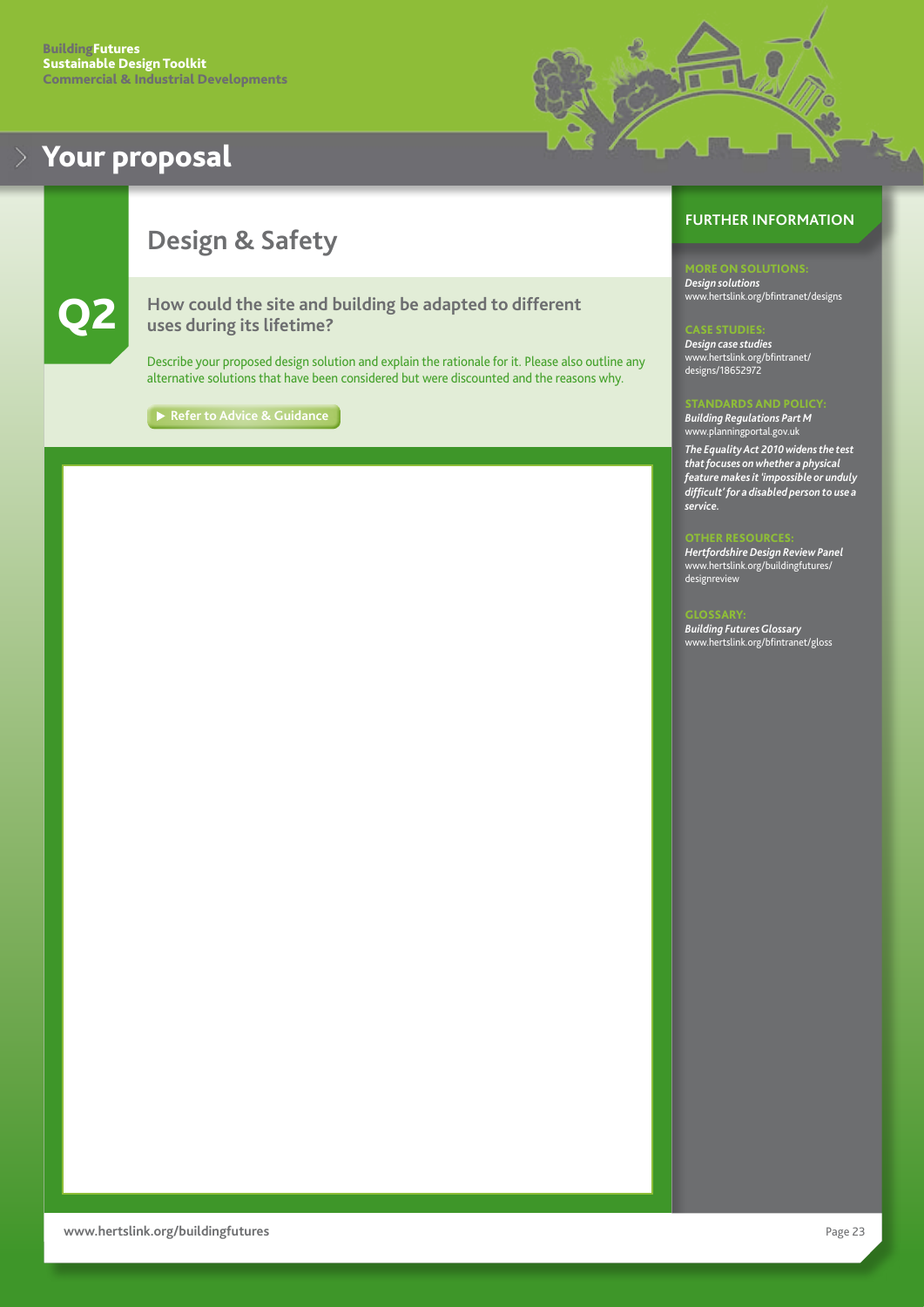

## <span id="page-24-0"></span>**Design & Safety**



How will the design of the new building promote inclusivity, **security and safety?**

Describe your proposed design solution and explain the rationale for it. Please also outline any alternative solutions that have been considered but were discounted and the reasons why.

**[Refer to Advice & Guidance](#page-38-0)** 

## **FURTHER INFORMATION**

*Design solutions* [www.hertslink.org/bfintranet/designs](http://www.hertslink.org/bfintranet/designs) *Safety solutions* [www.hertslink.org/bfintranet/safety1](http://www.hertslink.org/bfintranet/safety1)

*Design case studies* [www.hertslink.org/bfintranet/](http://www.hertslink.org/bfintranet/designs/18652972) [designs/18652972](http://www.hertslink.org/bfintranet/designs/18652972) *Safety case studies* [www.hertslink.org/bfintranet/safety1/case](http://www.hertslink.org/bfintranet/safety1/case)

**ANDARDS AND POLICY** *Building Regulations Part Q* [www.planningportal.gov.uk](http://www.planningportal.gov.uk) 

#### OTHER RESOURCES:

*Hertfordshire Design Review Panel* [www.hertslink.org/buildingfutures/](http://www.hertslink.org/buildingfutures/designreview) [designreview](http://www.hertslink.org/buildingfutures/designreview)

*Secured by Design is a crime prevention initiative from the UK Association of Chief Police Officers (ACPO).* [www.securedbydesign.com](http://www.securedbydesign.com)

#### **GLOSSARY**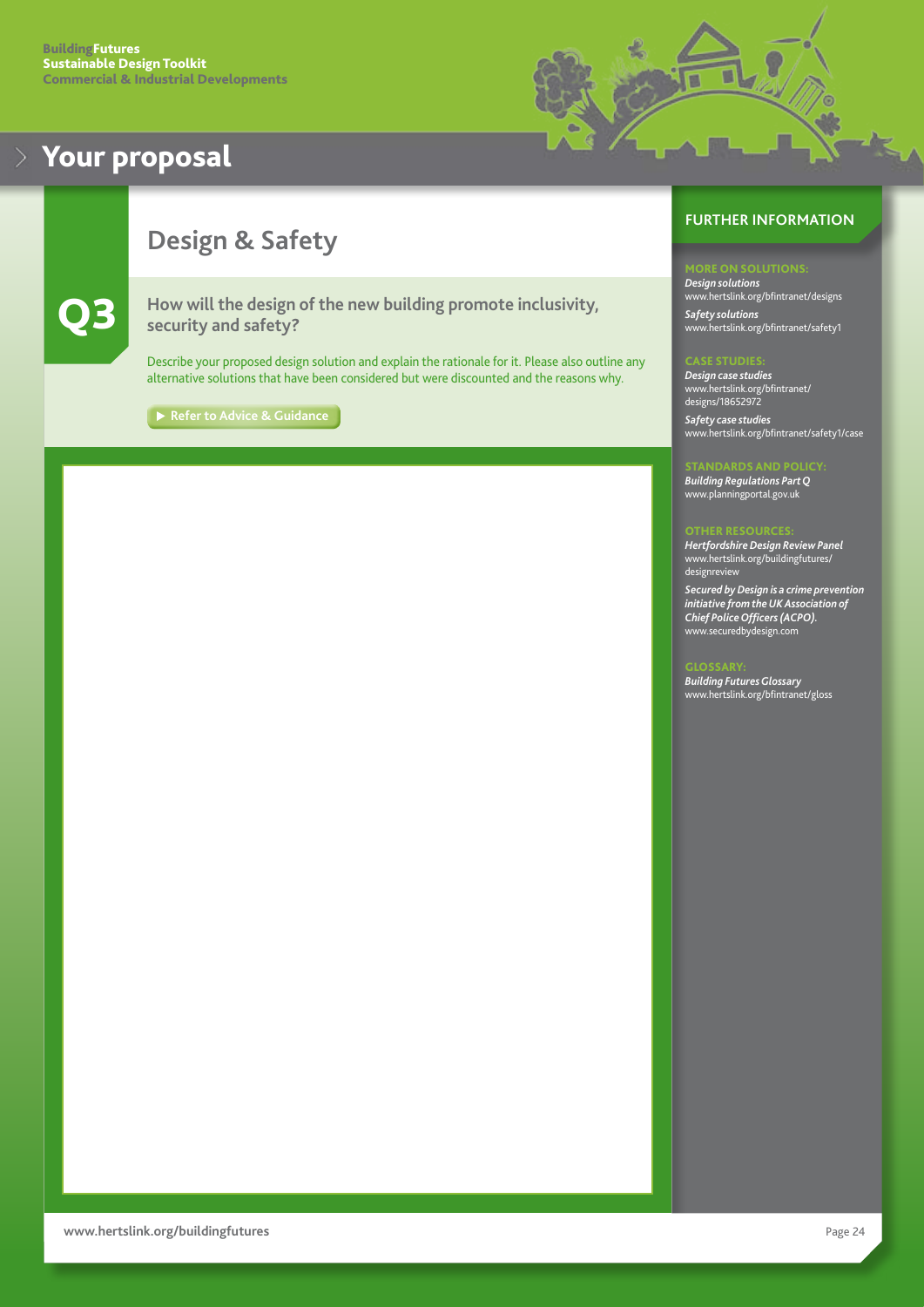## <span id="page-25-0"></span>Next Steps



## **That's it! All done.**

**Thank you for considering and responding to the above questions.**

Please use the buttons below to print or save this document.

# Save your responses

Click here to save your responses so you can print or continue working later.

# Print your responses Click here to print only the relevant pages

of this document (Pages 6-24).

# Print full document

Click here to print the full document, including Advice & Guidance notes.

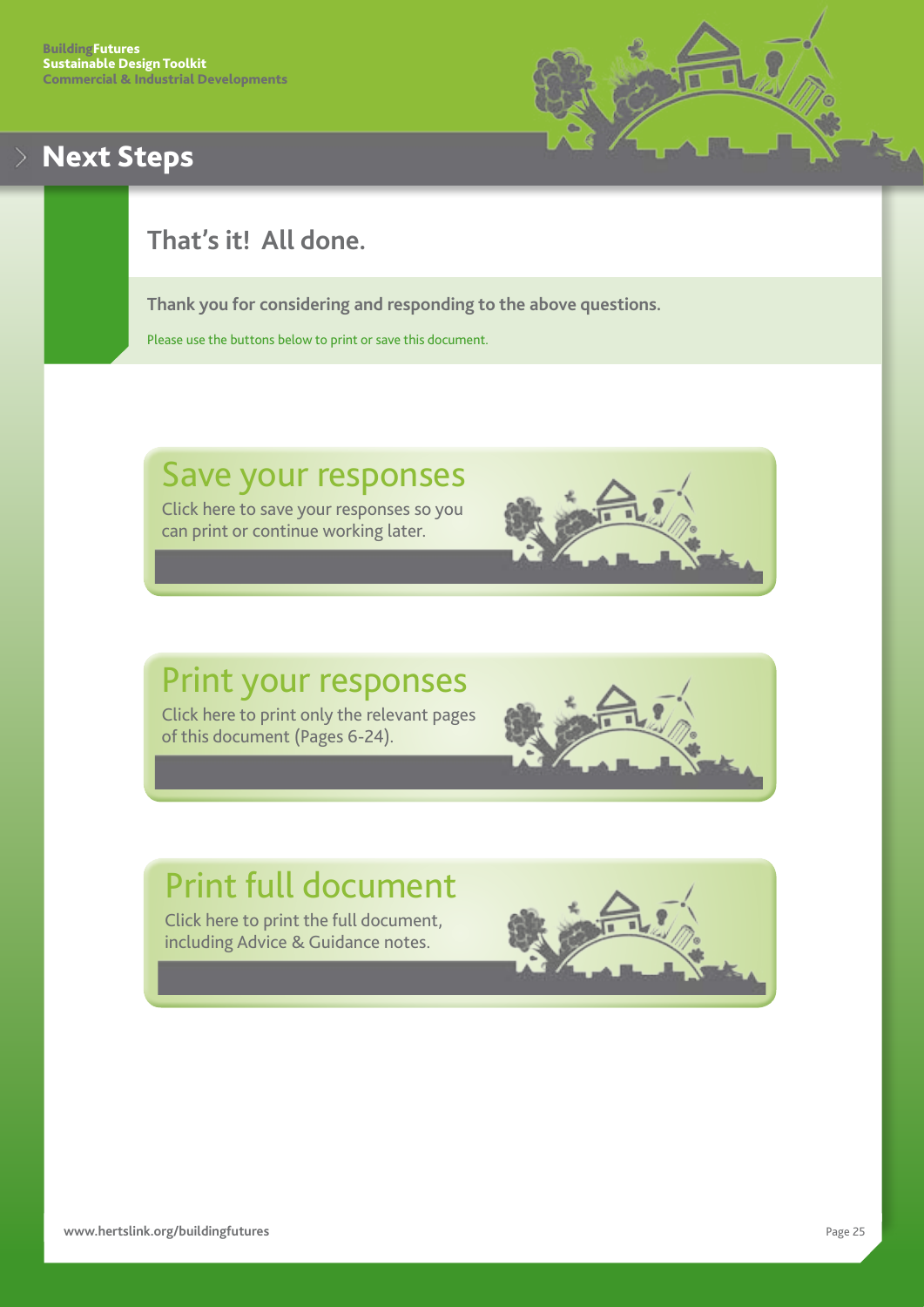

## <span id="page-26-0"></span>**Energy & Climate Change**

How will energy demand for heating, lighting and cooling be avoided?

#### **[View your response to this question](#page-7-0)**

## **Advice and Guidance**

- 1 A high level of insulation and thermal mass will help maintain a stable internal temperature during periods of very hot or cold weather.
- 2 An air tight building envelope with careful treatment of junctions across the building fabric, such as windows, pipes, ducts and external walls, will reduce air leakage and therefore heat loss. Appropriate means of ventilation must be provided.
- 3 Natural ventilation in stair wells, storage or factory floor areas, office space, central lobbies and circulation areas can be achieved using automated openable windows, wind catchers and wind troughs, and passive stack ventilation taking into account any necessary controls for managing emissions to the outside environment. Alternatively, use Mechanical Ventilation with Heat Recovery.
- 4 For areas not required to be at room temperature, such as goods-in areas, ensure effective partitioning and insulation from heated parts of the building in order to reduce heat loss and draughts.
- 5 Depending on the function of the building, utilise passive solar gain and natural lighting by locating the facade of rooms which require heating and lighting within 30 degrees of South. Suitable options include the use of atria, skylights, sun catchers, sun pipes, and the creation of sunspaces or 'thermal buffers such as lobby areas.
- 6 Balance the use of passive solar gain with appropriate solar shading and cooling to avoid summer overheating – solar control glazing, deciduous trees and bushes,

brise soleil, louvers, overhanging eaves, canopies, internal blinds, phase change materials and reverse heat pumps can be effective.

- 7 Use double or triple glazed windows inert gas filled (such as argon), solar control technology, heat reflecting films and other additional options now exist to further improve the efficiency and performance of glazing.
- 8 Create transition zones and partitions such as automated air curtains, strip curtains, or roller shutters at access areas to reduce treated air and heat escaping. They may also help to maintain required conditions for office spaces and manufacturing processes.
- 9 Provide training and awareness programmes for facilities staff and occupiers of the building on any technologies they will come into contact with. If a technology or system will be complicated or costly to use then it is likely to be inappropriate.
- 10 Information boards and electronic displays will generate interest and incentivise sustainable use of artificial heating and lighting.
- 11 Rooms or spaces used less often should face north with minimised glazing to reduce heat loss during winter. Rooms that will naturally have a high heat gains and will require active cooling, such as ICT rooms, can be insulated and sited on elevations with the highest solar gain during summer months.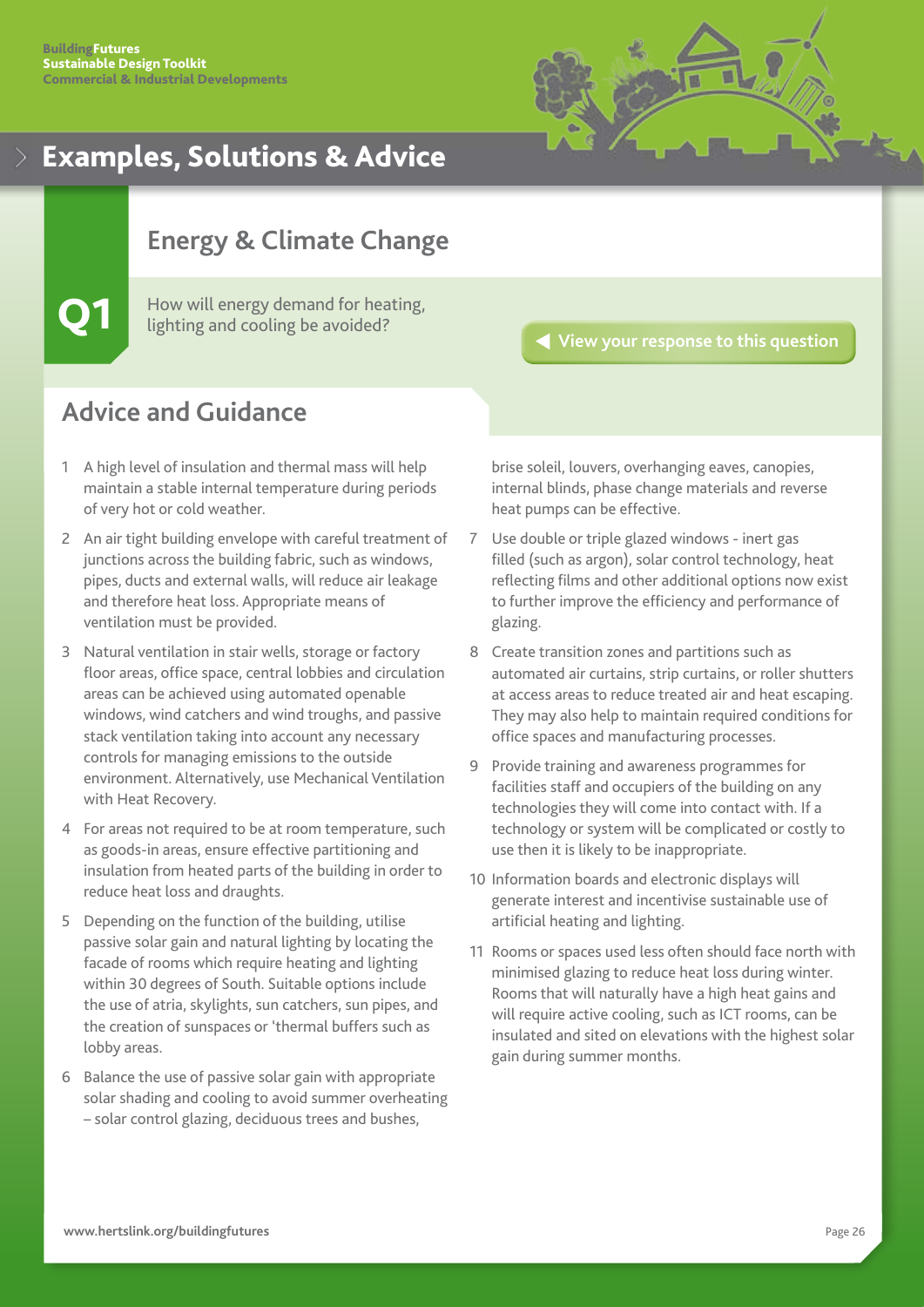

## <span id="page-27-0"></span>**Energy & Climate Change**

Q2 **What energy efficiency solutions will be used to further reduce energy demand in the new development?**

**[View your response to this question](#page-8-0)**

- 1 A Building Management System will automatically control lighting, heating and cooling services in the most energy efficient way. It will help occupiers monitor their energy use and highlight energy intensive areas or times of the day, and seasonal variations in energy demand.
- 2 If using gas for space heating and hot water, ensure boilers are high efficiency and have appropriate controls linked to any BMS that is in use.
- 3 Use energy sub-meters for space heating, hot water, mechanical cooling, lighting, and other major energy consuming uses or items.
- 4 Energy efficient internal and external lighting with appropriate controls should be used.
- 5 Ensure white goods are AA or A+++ rated.
- 6 Mechanical Ventilation with Heat Recovery systems should be pursued where passive ventilation is inappropriate. Other heat recovery technologies can be integrated into services such as air conditioning (if necessary), waste water and refrigeration.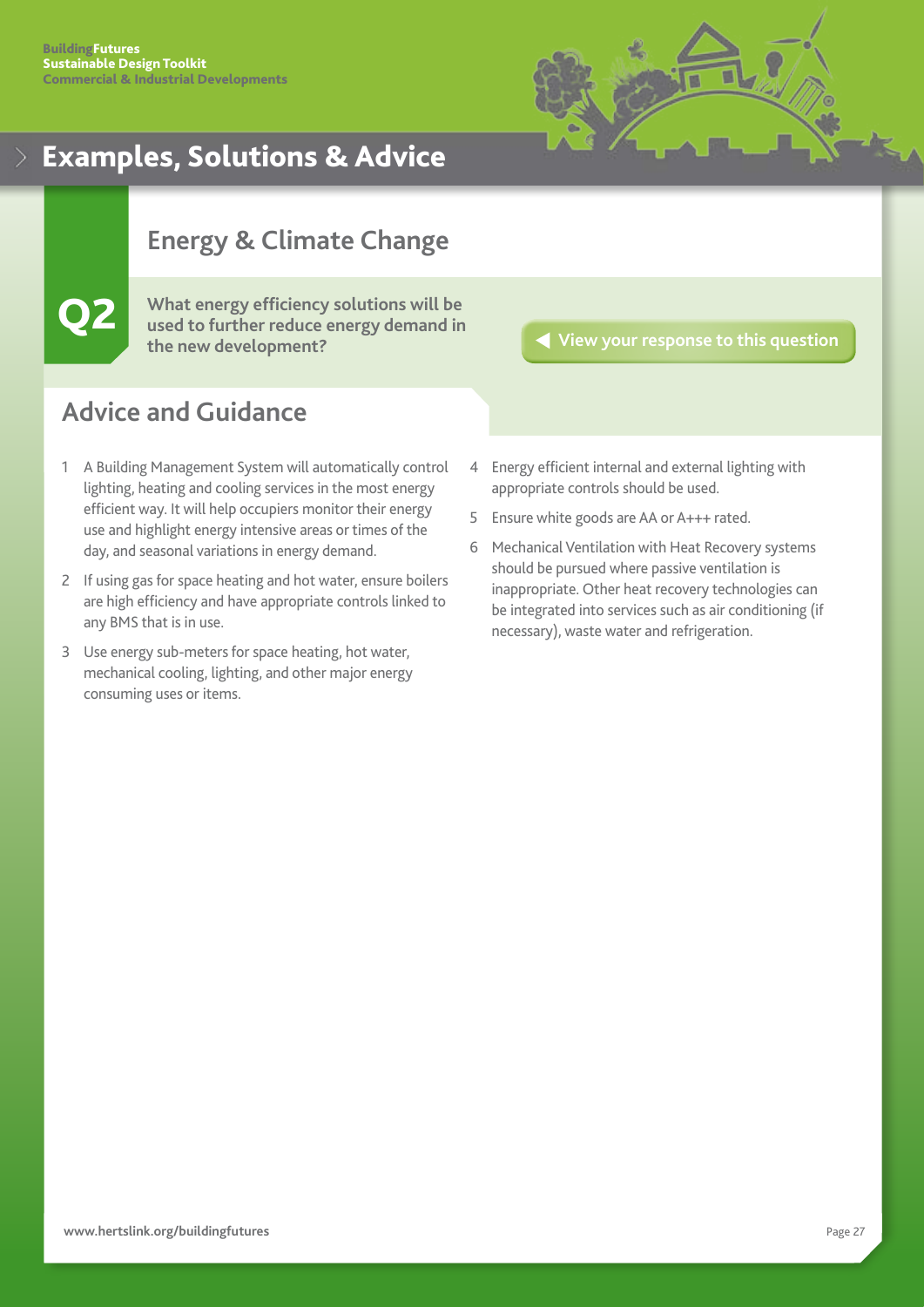

## <span id="page-28-0"></span>**Energy & Climate Change**

Q3 **Where relevant, how will renewable and low carbon energy technologies be integrated into the new development?**

**[View your response to this question](#page-9-0)**

- 1 Solar Thermal Panels: Freestanding or integrated, ideally SE to SW facing at 30-45 degrees. Suitable for high usages of hot water, but back-up supply is also needed. Evacuated tube panels are generally more costly but more efficient.
- 2 Solar Photovoltaic Panels: Freestanding or integrated into SE to SW facing roofs 30-45 degrees, converting solar energy into electricity. Types of panel can be designed to match the appearance of conventional slate tiles.
- 3 Ground Source Heat Pump: Thermal ground energy is captured for space heating and hot water. They are best suited to underfloor heating or low temperature systems, and can be used to provide cooling during summer months. Require sites with enough open land.
- 4 Air Source Heat Pump: Converts low grade energy from the air outside the building into higher grade energy to use for space heating inside.
- 5 Biomass Boilers: Burn wood and other biomass products in the form of logs, pellets or chips. Considered to be carbon neutral. The sourcing of fuel, and the provision of storage space and suitable access, should be considered carefully if the technology is to be appropriate and sustainable. The appliance will need to meet the requirements of any designated smoke control zone.
- 6 Combined Heat and Power: Uses natural gas or biomass to provide heating, hot water or electricity. Significant space is needed for plant, and fuel storage if using biomass. They are best suited to community heating systems where they are run at full capacity continuously and heat generated during periods of low demand is exported to other users to avoid 'dumping' it into the external environment and contributing to external overheating.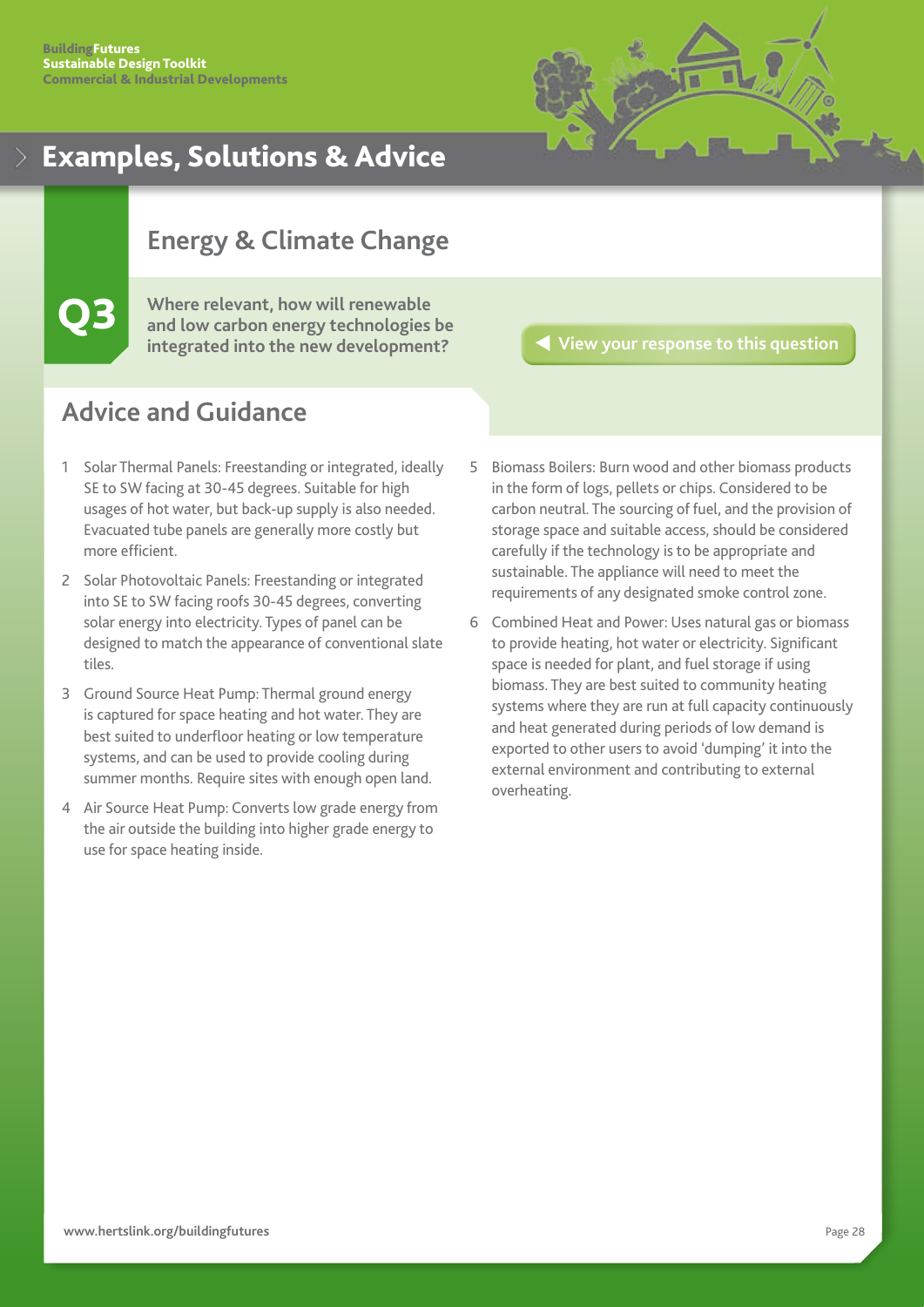

## <span id="page-29-0"></span>**Energy & Climate Change**

Q4 **How will the site and building(s) be made resilient to climate change and reduce its contribution to overheating?**

**[View your response to this question](#page-10-0)**

- 1 Use water resilient finishes and robust external finishes on the facade which can reflect or reduce the absorption of solar energy (e.g. white render and light paint colours). Be aware that reflective surfaces, particularly in an office complex may create glare for adjacent buildings.
- 2 Use oversized eaves and shading devices to provide solar shading. Oversized eaves and guttering can also protect windows and facades from heavy precipitation.
- 3 Green roofs or walls can reduce the cooling load of a building.
- 4 Deciduous trees and mature soft landscaping around the building will provide shading for occupiers and building facades during the summer, and shelter from storms during winter.
- 5 Balance areas of hard surfacing with green and blue space and features to provide cooling during the summer as well as habitat for local biodiversity and valued outdoor amenity space for occupiers.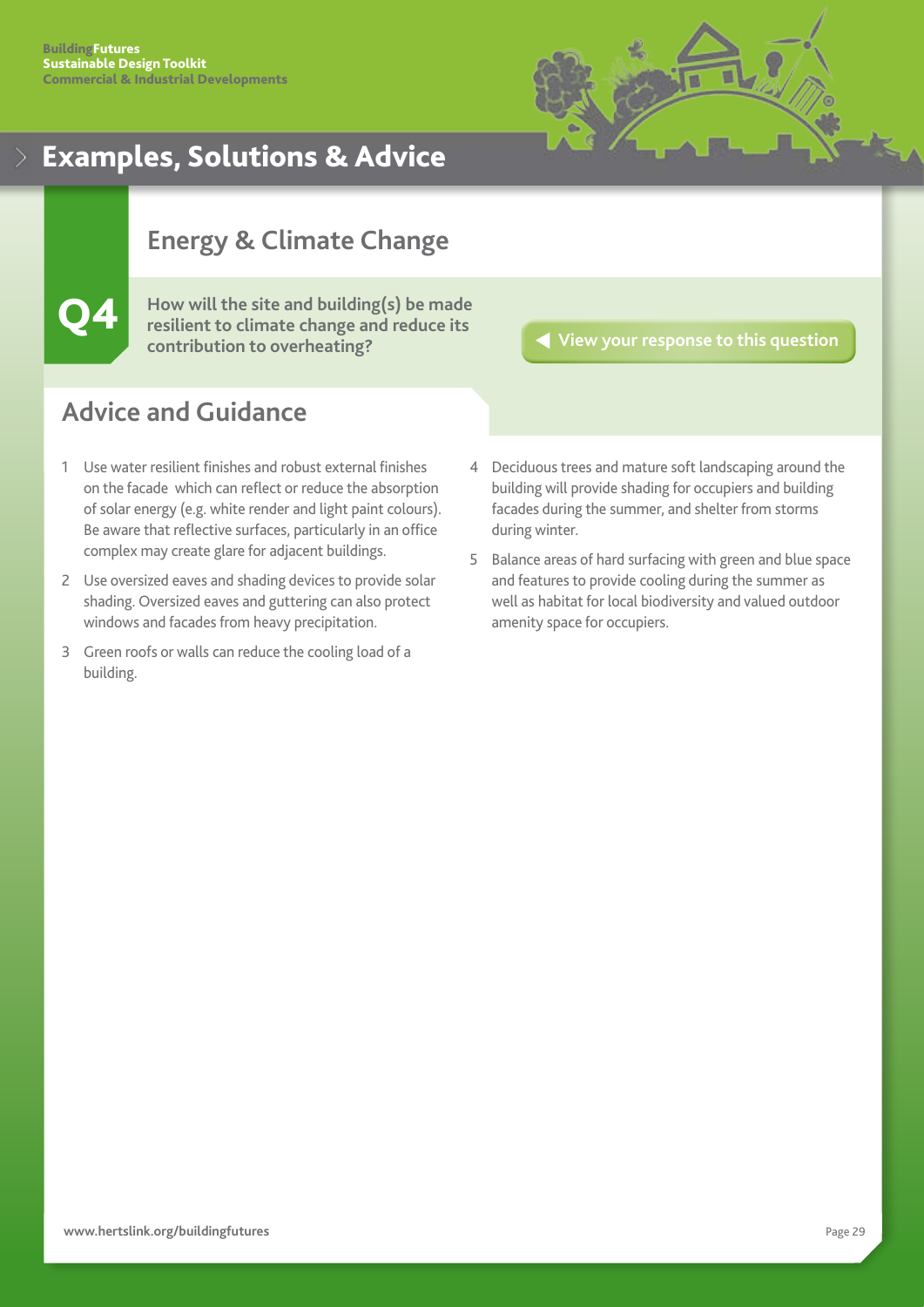![](_page_30_Figure_1.jpeg)

## <span id="page-30-0"></span>**Landscape & Biodiversity**

## Q1 **What measures will be taken to create, protect and enhance existing landscape features and habitats?**

## **[View your response to this question](#page-11-0)**

- 1 If the site is home to protected species, such as Great Crested Newts, then special measures and requirements may need to be fulfilled. Contact your local planning department for advice.
- 2 Ecological surveys should be undertaken to inform the design, phasing and construction management of the development. Surveys will identify the ecological characteristics and what mitigation and enhancement solutions will be required to maintain or improve the ecological value of the site and surrounding area. Surveys must be carried out by a qualified professional who is a member of the Institute of Ecology and Environmental Management (IEEM) or have equivalent qualifications.
- 3 External lighting within or adjacent to green spaces should be avoided or minimised where there are sensitive species and habitats such as bats.
- 4 Maintain valued public views from, through and to surrounding landscapes, townscapes and streetscapes.
- 5 Integrate nesting, roosting and hibernating boxes/ spaces into the design of the building, as informed by the ecological survey.
- 6 Integrate green roofs planted with native grasses and wildflower species.
- 7 Agree Landscape and Habitat Management Plans covering detailed annual management and maintenance roles, responsibilities and actions for open and green spaces.
- 8 Create areas of new habitat that reflect the surrounding natural environment, such as species-rich grassland, hedgerows and native tree planting, and water features. They should be designed to provide stepping stones linking nearby habitats, a mix of open and enclosed spaces and microclimates, and serve as screening to help the development sit better within its surroundings.
- 9 Provide information packs to occupiers and information boards for site users that describe the makeup of green space and the benefits they provide, a code of conduct for using those spaces (e.g. not to disturb certain sensitive areas or planting), and how and why green spaces are maintained (e.g. segregated areas and mowing regimes).
- 10 Phase and carry out works around seasonal patterns such as nesting, mating, foraging and hibernation which would have been identified via an ecological survey.
- 11 During construction, arrange site access to avoid loss or detrimental impact on key landscape features and habitats.
- 12 During construction, provide appropriate screening or temporary landscaping to minimise noise, air and light pollution and physical impacts on the surrounding landscape and habitats.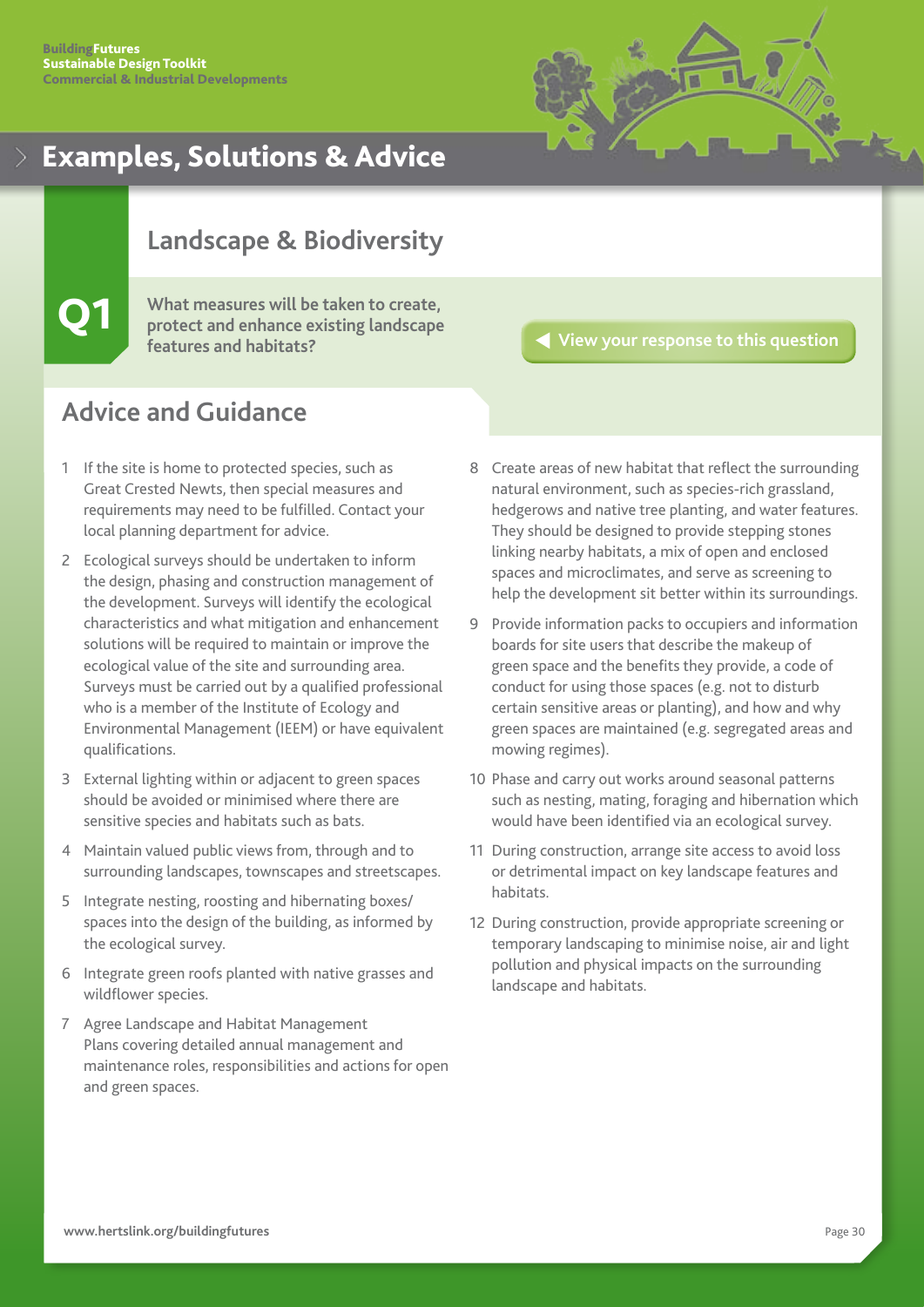![](_page_31_Figure_1.jpeg)

## <span id="page-31-0"></span>**Landscape & Biodiversity**

Q2 **How will any impacts on landscape and biodiversity be avoided or mitigated?**

**[View your response to this question](#page-12-0)**

## **Advice and Guidance**

- 1 Ensure on-site identification and appropriate protection of trees and habitats within the site, or temporary relocation of habitats such as wild flower rich grassland, is carried out prior to construction works.
- 2 Retain and store topsoil removed from the site, then reuse where possible to ensure habitat continuity for local species.
- 3 Small, mixed composition, vertically complex and well sited soft landscaping schemes on smaller tight sites can create valuable habitat and biodiversity gains.
- 4 Create new landforms to protect visual amenity and help integrate the development into the wider landscape.
- 5 Incorporate appropriate buffer zones, screening, fencing and boundary treatments that are in keeping with the surrounding area to protect visual amenity, mitigate harmful impacts on adjacent habitats and the wider landscape, and to provide attractive boundaries or 'edges'.
- 6 Retain and protect existing landscape features and habitats, such as individual standard trees, hedgerows and tree belts, and natural water features (e.g. ponds and ditches).

**Q3** How will the risks of ground instability<br>due to climate change be managed?<br> **[View your response to this question](#page-13-0) due to climate change be managed?**

## **Advice and Guidance**

- 1 Heavier foundations foundations should be strong and extend deep enough below the zone in which seasonal variations in moisture content can be withstood.
- 2 Reinforcing slopes or building retaining walls to prevent or reduce landslip.

3 Appropriate vegetation can help to prevent soil erosion through their root network, helping to stabilise ground conditions for buildings.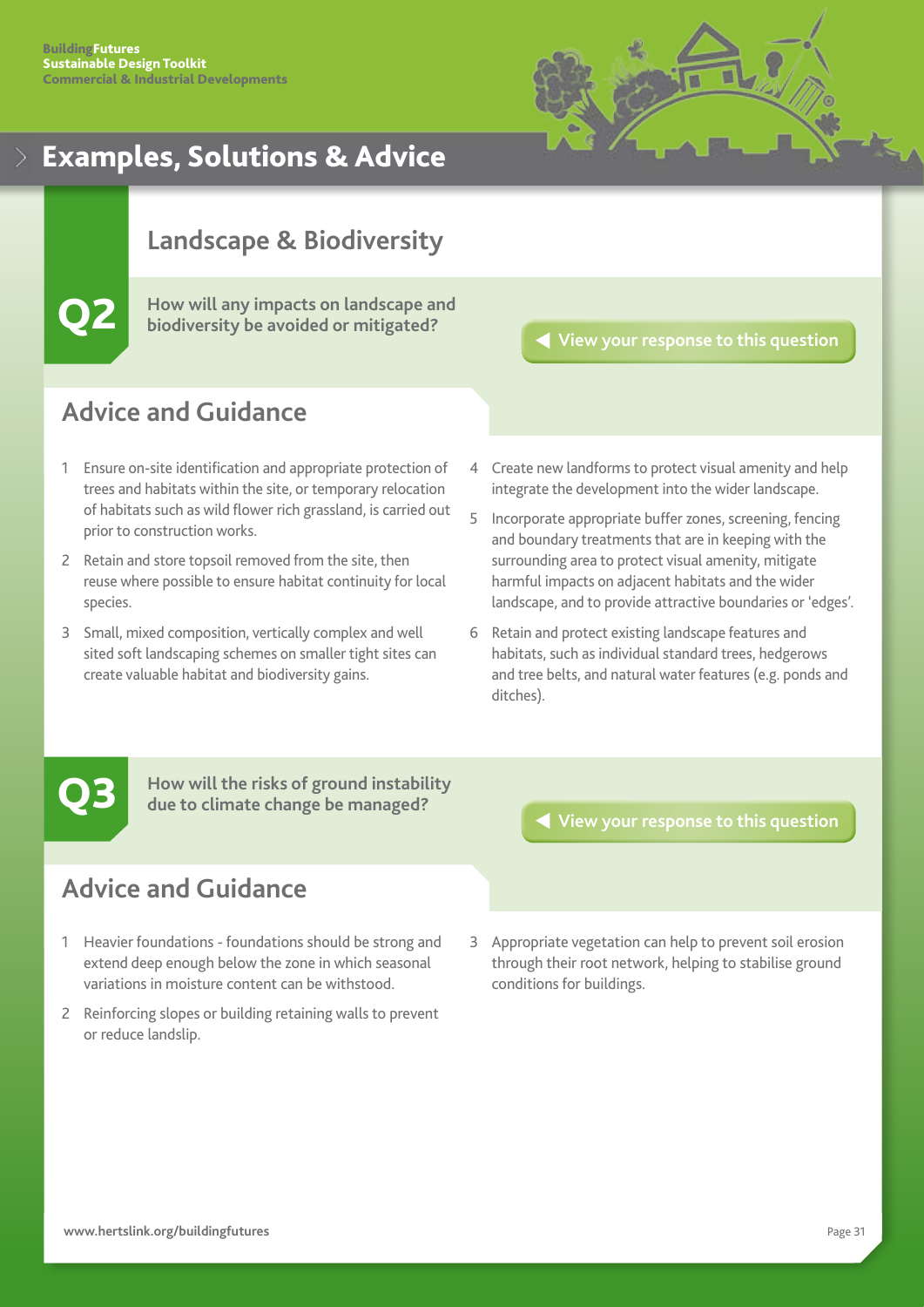![](_page_32_Picture_1.jpeg)

<span id="page-32-0"></span>**Water**

Q1 **How will the consumption of water be reduced?**

## **Advice and Guidance**

- 1 Install flow regulated or auto stop taps, waterless urinals and dual/low volume flush toilets - if using traditional urinals you can incorporate sensors to manage flushing sustainably.
- 2 Use water-efficient shower heads that can produce water flows that feel far higher than they actually are.
- 3 Leak detection systems which monitor mains water supply to buildings and sites can drastically reduce wastage of mains water through underground leakages.
- 4 Extensive roof areas and guttering provide opportunities for green roofs and rainwater harvesting to supply free water for flushing, washing and irrigation.
- 5 Greywater recycling systems which capture and treat

**[View your response to this question](#page-14-0)**

waste water from wash basins, dishwashers and other appliances can also be used to provide recycled water for flushing and irrigation.

- 6 Design landscaped areas using drought tolerant plants.
- 7 Ensure new white goods are water efficient. Look for appliances with the Water Efficient Product Label - the Waterwise Marque.
- 8 Sub-metering of mains water as well as grey/rainwater systems, connected to a Building Management System if possible, will allow monitoring of water consumption and further incentivise the efficient use of water.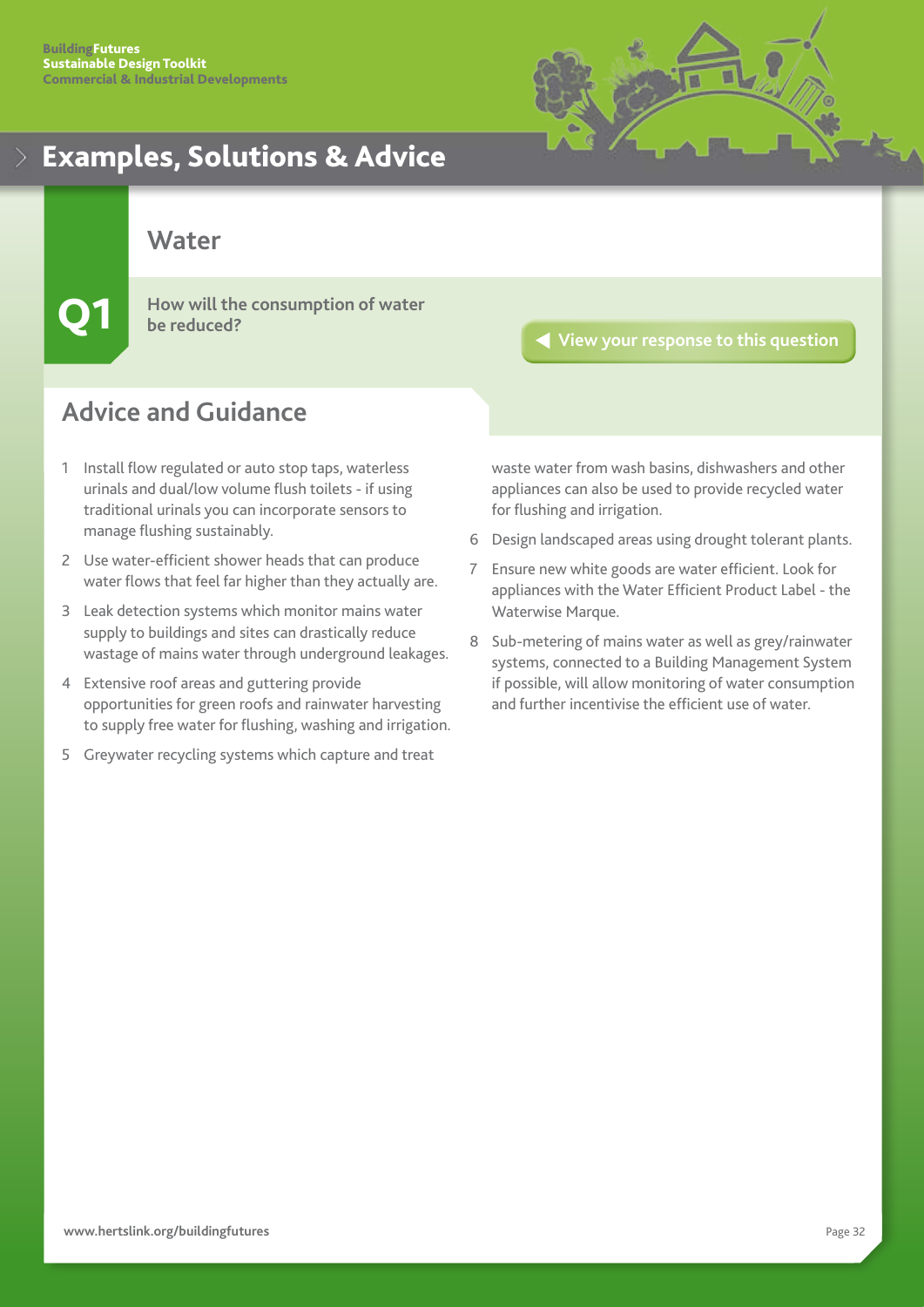![](_page_33_Picture_1.jpeg)

<span id="page-33-0"></span>**Water**

Q2 **How will surface water runoff from the site and building(s) be managed sustainably?**

**[View your response to this question](#page-15-0)**

- 1 Developments with large areas of hard surfacing (yards, storage areas, car parks, etc.) can make use of permeable hard surfacing and soft landscaping (e.g. grass strips, gravel or permeable tarmac). Permeable surfaces will provide natural drainage and deter soil erosion, while also providing additional amenity and aesthetic value to the development.
- 2 Natural temporary flood storage and surface converyance techniques such as filter strips will attenuate and manage surface water run-off, and filter and treat discharge from car parks and industrial yards (subject to relevant environmental protections and permits) whilst providing other benefits, such as habitat and amenity space for occupants and users.
- 3 Engineered underground flood attenuation, for example beneath car parks, may be suitable if surface solutions such as swales and filter strips are inappropriate due to site constraints.
- 4 Rainwater harvesting can reduce the amount of water flowing into drains and offset mains water demand for washing, flushing and irrigation.
- 5 Green roofs can help attenuate run-off, whilst offering further benefits such as promoting biodiversity, reducing urban heat island effect, and adding architectural interest to commercial and industrial buildings.
- 6 Appropriate planting to provide natural drainage and deter soil erosion.
- 7 Oil interceptors or separators can be used to capture polluted run off from driveways and the highway before it is conveyed to watercourses.
- 8 Filter strips are gently sloping vegetated areas that treat runoff from adjacent impermeable areas, such as roads and footways.
- 9 Bioretention areas collect and treat water runoff before discharging it downstream or allowing infiltration to the ground below.
- 10 Infiltration basins are shallow depressions in grassy or lightly vegetated areas designed to store runoff temporarily until it infiltrates into the ground below.
- 11 Detention basins are shallow dry depressions that store water runoff for a specific duration. They are typically designed to accept additional water runoff during intense storms and to provide habitat for biodiversity.
- 12 Filter drains are deep narrow channels filled with permeable materials that filter and convey runoff to other parts of a SuDS scheme, and can be designed to allow infiltration into the ground below (infiltration trenches).
- 13 Swales are broad, shallow and grassy channels that convey or store water runoff, or allow water to infiltrate into the ground below.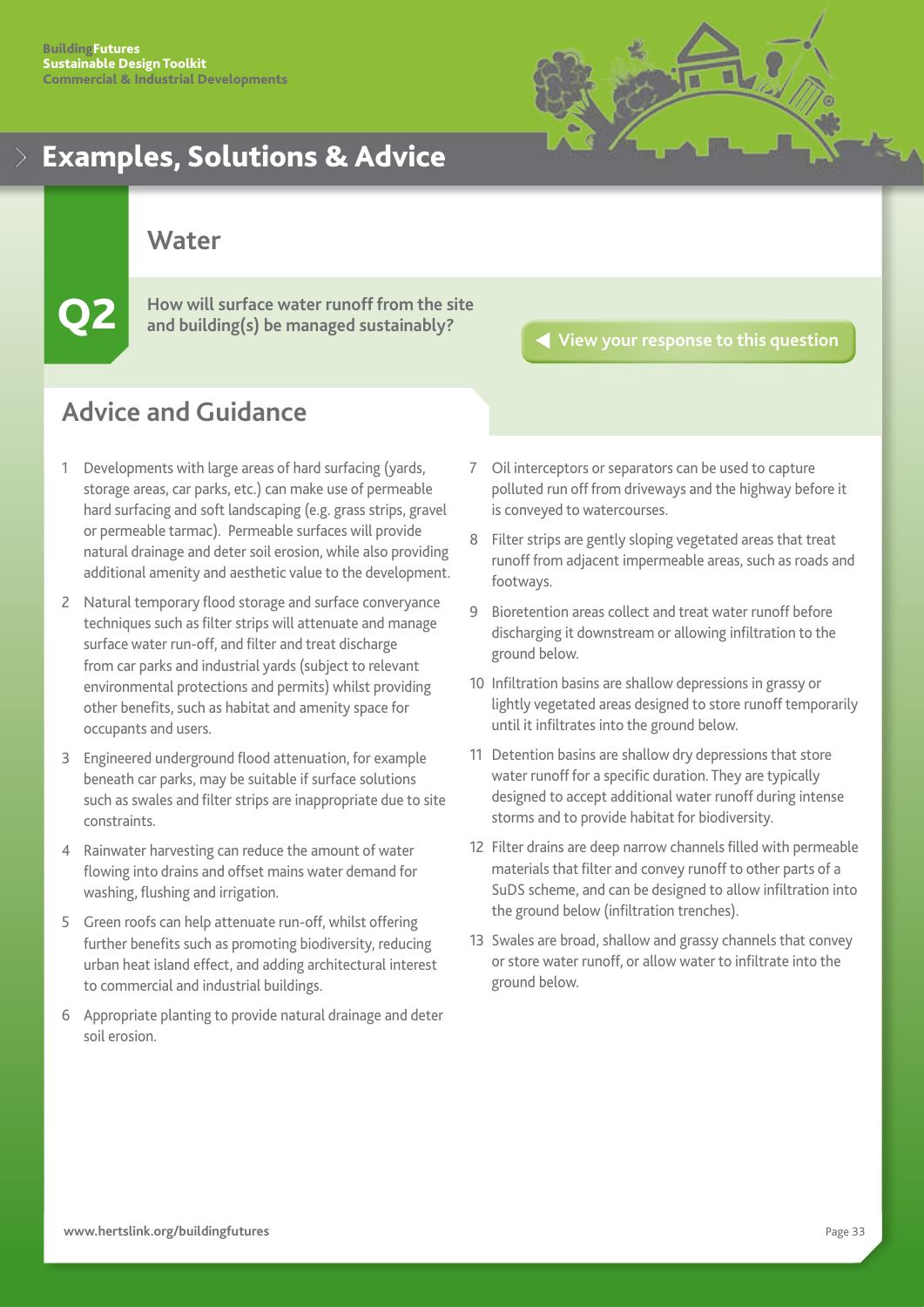![](_page_34_Picture_1.jpeg)

## <span id="page-34-0"></span>**Air**

Q1 **How will air pollutants, dust and other emissions arising from construction be minimised?**

## **[View your response to this question](#page-16-0)**

## **Advice and Guidance**

- 1 Wheel washing all vehicles, and dampening and sweeping roadways.
- 2 Covering vehicles and skips when loaded with material.
- 3 Dampening stock piles, and locating them to take account of the prevailing wind and sensitive receptors.
- 4 Sealing and replanting completed earthworks as early as practicable to reduce dust.
- 5 Using low emission vehicles and plant equipment (particularly on site generators).

**How will good internal air quality be achieved?**

## **Advice and Guidance**

- 1 Use low VOC emitting materials and products, such as water or vegetable oil based paints, linoleum, and carpet made of natural materials (e.g. seagrass or wool).
- 2 Ventilation of industrial buildings is often necessary to vent and control emissions associated with the manufacturing process. An appropriate ventilation strategy, whether passive (e.g. cross or stack ventilation) or Mechanical Ventilation with Heat Recovery, should be integrated into the design of the building and individual units.

Q2 **[View your response to this question](#page-17-0)**

3 Use furnishings made from solid wood instead of pressed or reconstituted wood, which is often bound with chemicals such as formaldehyde.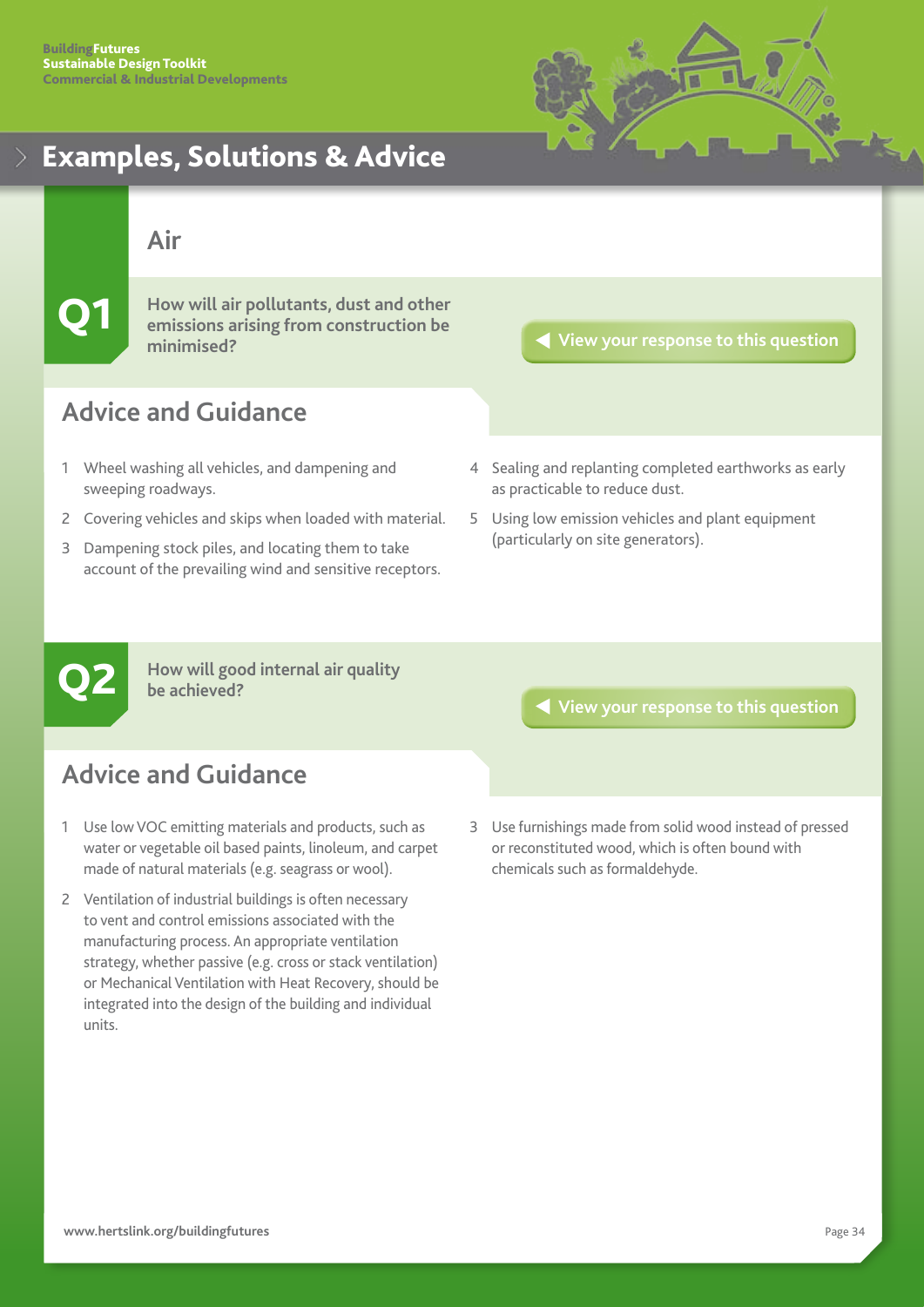![](_page_35_Picture_1.jpeg)

<span id="page-35-0"></span>**Noise**

**How will construction noise be minimised?**

**[View your response to this question](#page-18-0)**

## **Advice and Guidance**

- 1 Avoid site drilling wherever possible.
- 2 Keep site grinding, cutting and similar noisy activities to a minimum, and at appropriate times of the day.
- 3 Avoid vibro-compaction of the ground as much as possible.
- 4 Use off-site manufacturing where possible, such as the cutting of non standard concrete blocks off site under controlled conditions.

**What noise attenuation measures will be incorporated into the design of the site and building(s)?** What noise attenuation measures will be<br>incorporated into the design of the site<br>and building(s)?

- 1 Thicker, heavier doors and double glazed windows will provide greater noise insulation.
- 2 Separate noise sensitive areas away from external and internal noise sources by the greatest distance possible. Position buildings or rooms which are less sensitive to noise to act as screens or baffles between noise sources and quiet areas.
- 3 Provide sound proofing for noise generating areas, e.g. plants rooms, reception areas, utility rooms or workshops to reduce noise disturbance to occupants and neighbours.
- 
- 4 Position noise generating activities and areas, for example building services and areas with a lot of vehicular activity, away from sensitive properties and opening windows.
- 5 Regular maintenance of plant and equipment will reduce vibration and noise, and optimise energy efficiency.
- 6 Use landscaping and planting to buffer and screen the development from nearby noise sensitive land uses.
- 7 Use sound resistant flooring and walling systems.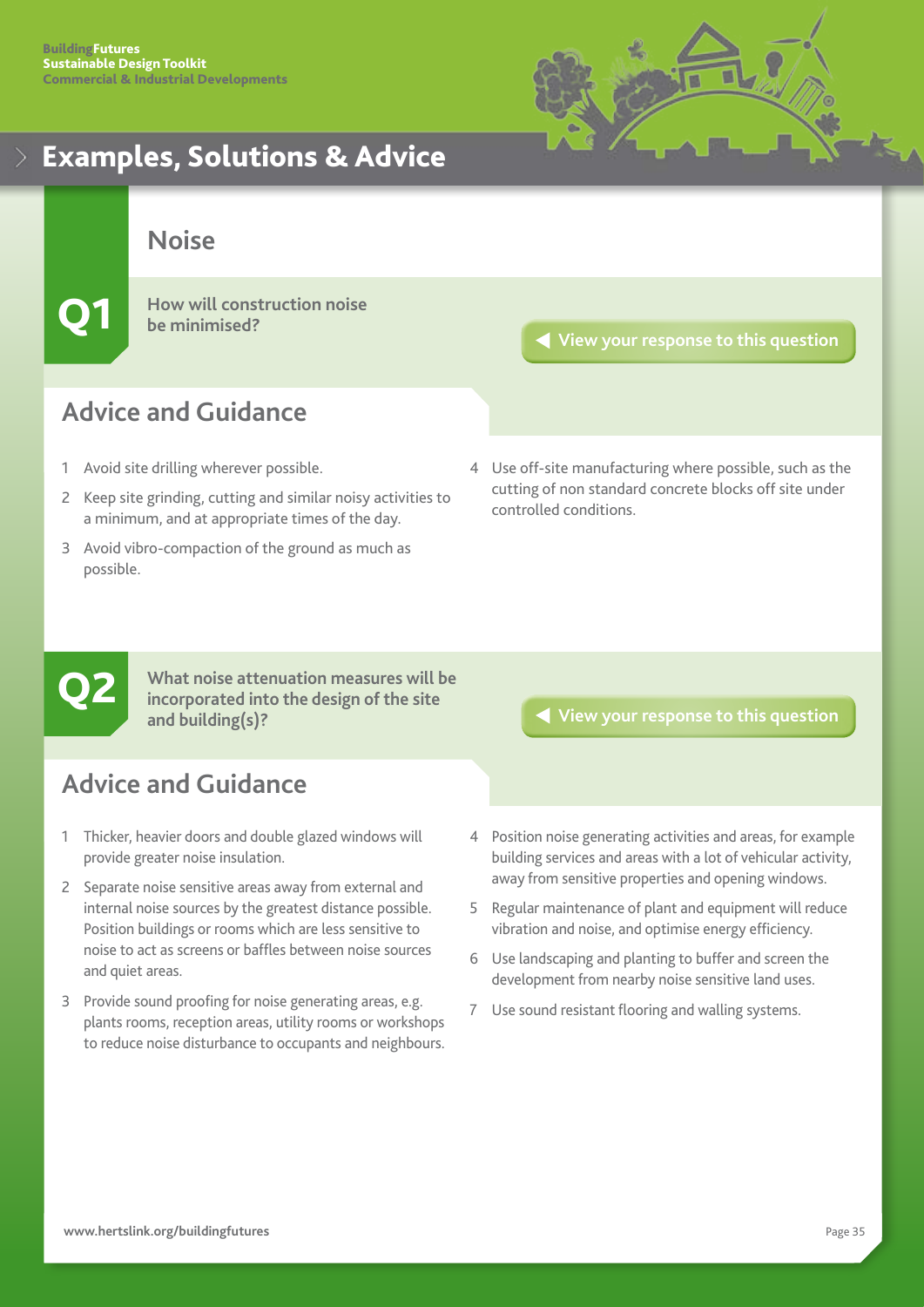![](_page_36_Figure_1.jpeg)

## <span id="page-36-0"></span>**Materials & Waste**

Q1 **What environmentally friendly materials will be used?**

## **[View your response to this question](#page-20-0)**

## **Advice and Guidance**

- 1 Design out waste at the initial design stage, by prioritising reuse and recovery of materials, exploring off-site construction methods, materials optimisation, waste efficient procurement and creating a structure which can easily be adapted.
- 2 Source materials locally, they have fewer 'road miles' Source local and traditional materials to reduce 'road miles' and the carbon footprint, and to reflect local character and heritage.
- 3 Use materials that are 'carbon neutral' (or low embodied carbon) e.g. wood, wool and straw/reed. Preferably water and vegetable oil based paints should

be used due to their low VOC content.

- 4 Source timber that is Forest Stewardship Council (FSC) certified, or equivalent.
- 5 Consider whole life costing and performance when specifying materials, taking into account capital cost, longevity, operational and maintenance costs, and carbon, water and ecological footprints.

**How will the waste hierarchy be embedded**<br>
operation?<br> **COP [View your response to this question](#page-21-0) into the development's construction and operation?** 

## **Advice and Guidance**

- 1 Establish targets for the reuse and recycling of construction waste, and ensure sorting and disposal of waste. Monitoring should be in place to ensure waste is being properly sorted and disposed and that targets are being achieved on site.
- 2 Reuse structures and buildings where possible, but if demolition is necessary then reuse demolition waste in the construction of the new building or for site levelling and landscaping.
- 3 Offsite manufactured components, such as Structurally Insulated Panels, or modular construction may be appropriate and can reduce construction time and waste. Their use should be considered alongside other

environmental impacts, such as road miles if they are not manufactured locally.

- 4 Design the new building with flexible internal space to allow the building to be adaptable to changing needs without major demolition and reconstruction work.
- 5 Sort construction waste on-site for recycling/ reuse.
- 6 Return packaging and unused materials to suppliers.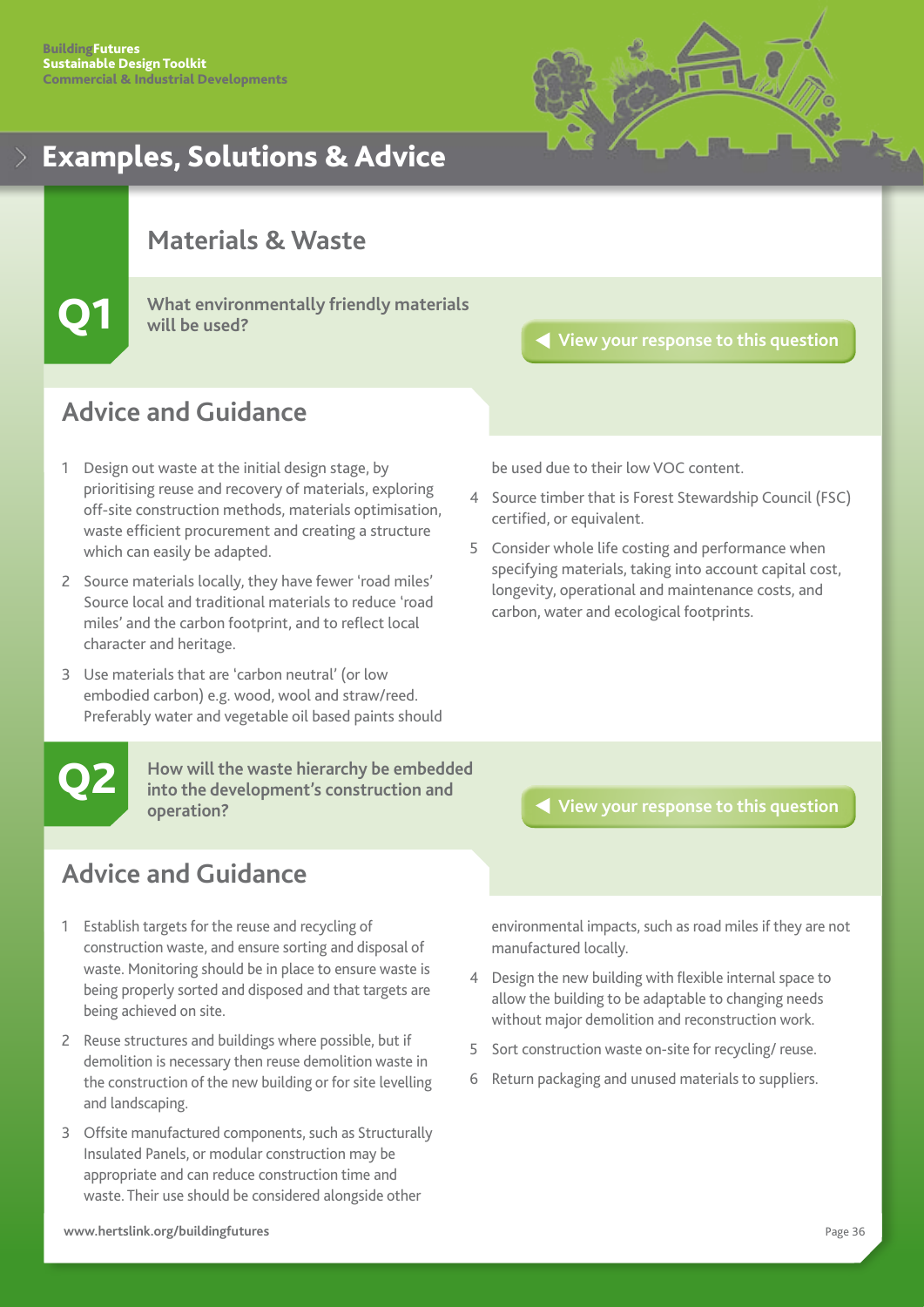![](_page_37_Picture_1.jpeg)

## <span id="page-37-0"></span>**Design & Safety**

Q1 **How will the design of the development contribute to place making?**

## **[View your response to this question](#page-22-0)**

- 1 The type and size of a commercial/ industrial development will dictate its best location and in turn an appropriate design response. Small to medium-sized offices may be be located near more sensitive land uses, whereas large scale industry and manufacturing will need to be buffered to minimise the physical effects on other land uses, including through vehicular movement.
- 2 Choose an appropriate architectural response that relates well to both the character of the surrounding area and the building's operation and role within the urban context, for example as a landmark building.
- 3 Enhance the public realm and sense of place, for example by creating multi-functional spaces, intuitive layouts and clear signage for principal entrances, and landscaping to create a welcoming, attractive site.
- 4 Use high quality durable materials, external finishes, and hard and soft landscaping to create a sense of place and worth.
- 5 Maintain and improve visual amenity within the space between the site and surrounding area through appropriate siting and treatment of signage, materials choice, street furniture and soft landscaping.
- 6 Ensure appropriate location and design of access points into the site so that it is integrated into the surrounding area and people can move through the site and wider urban area as a whole without difficulty or confusion.
- 7 Create active frontages along the interface between the development site and surrounding area to facilitate a vibrant public realm and passive surveillance of public open space.